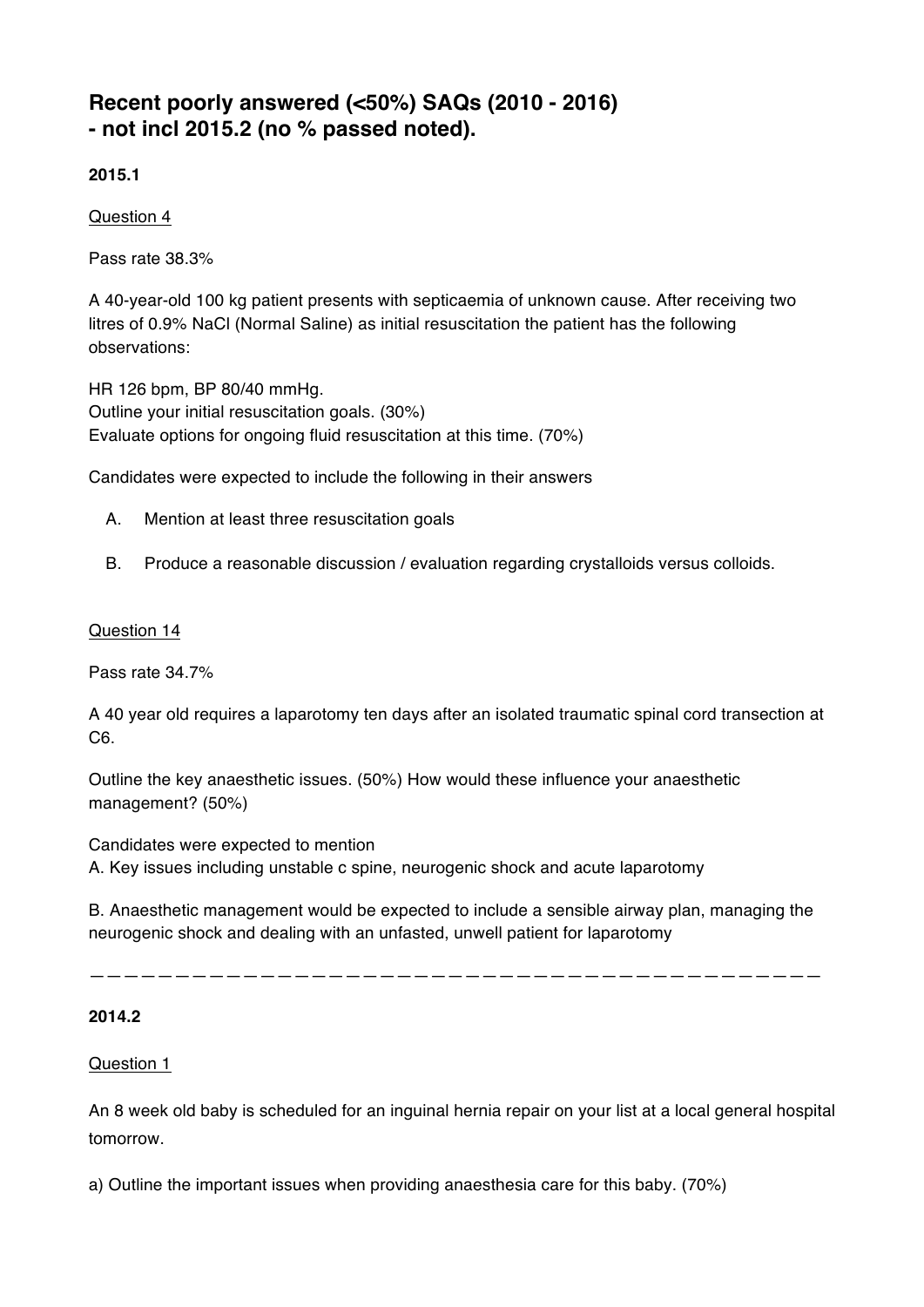b) Justify your decision to proceed with surgery at the local general hospital. (30%)

45.8% of candidates passed this question.

Key components of an answer for this question required candidates to

Make comments about

- appropriateness of baby, its gestational age and "normality"
- whether the facility has the facilities / equipment to provide care for such an infant
- decision, based on PS 29 and the local departments adaptation of that in terms of age / size limits, staff experience and training, equipment an facilities and transfer arrangements if needed.

# Question 5

- a) Outline the principles of cardiopulmonary exercise testing (50%)
- b) Evaluate the role of cardiopulmonary exercise testing in a patient who is scheduled for oesophagectomy (50%)
- 48.5% of candidates passed this question.

As a minimum answers should mention:

# a. Principles

Recognise CPEX is a non-invasive method of quantitative assessment of functional capacity Looks at incremental exercise and measures cardiopulmonary response to that.

# b. Evaluate

Useful for risk assessment (which helps triaging / surgical decision making and periop care) Useful for triage postop care facility i.e. who goes to ICU

# Question 6.

You are called to see a 30 year old man with bilateral fractured femurs. He has been diagnosed with Fat Embolism Syndrome.

- a. Outline the pathophysiology of Fat Embolism Syndrome?(50%)
- b. Describe the principles of management of Fat Embolism Syndrome? (50%)

31.9% of candidates passed this question.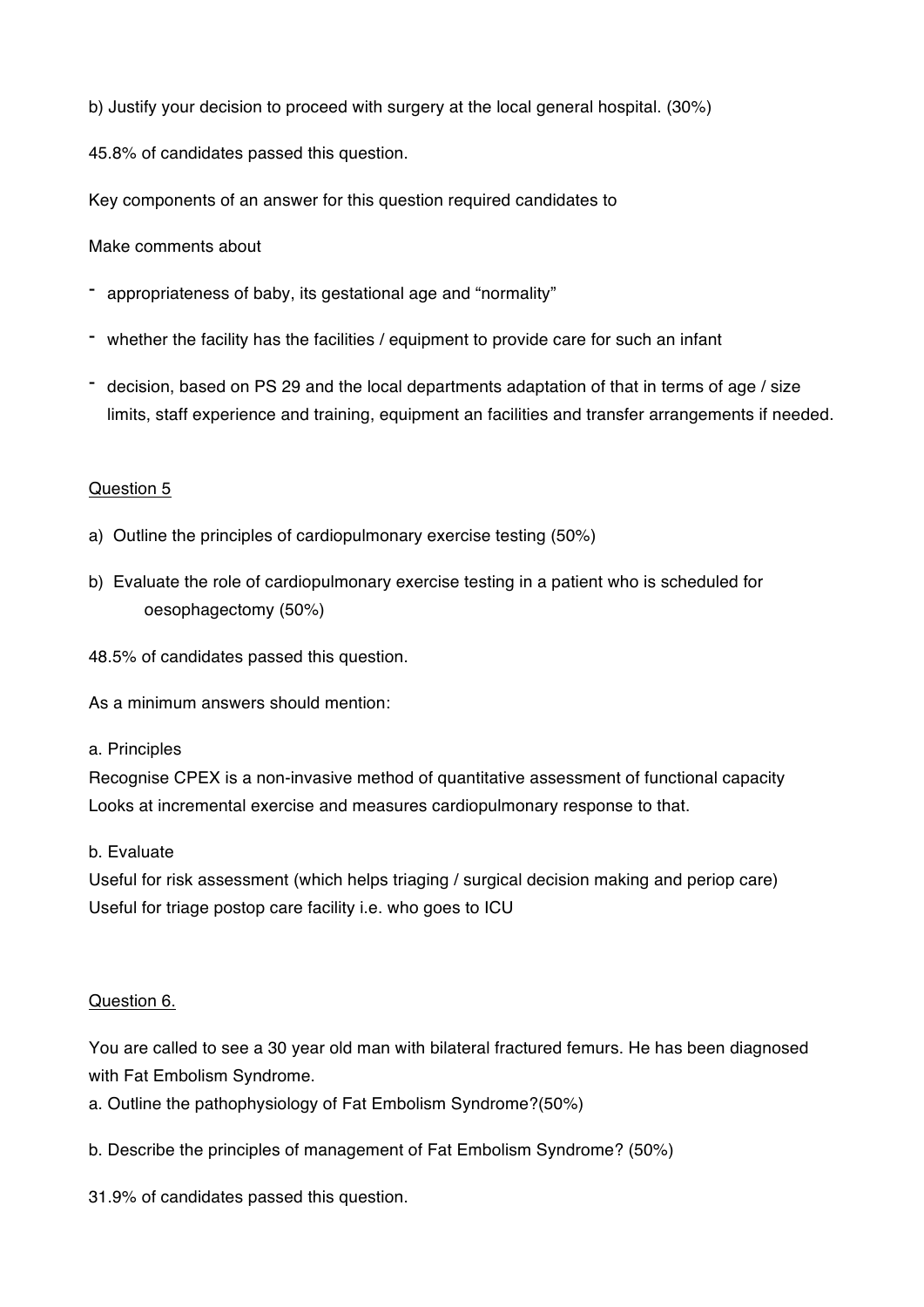As a minimum, candidates were expected to

· Demonstrates an understanding of at least both mechanical problems e.g. effect of fat emboli – skin, lungs, etc and systemic problems e.g. coaguloapthy, ARDS

- $\blacktriangleright$  Demonstrates an understanding that need to stop the cause e.g. fix fractures
- $\blacktriangleright$  Understands mainstay of treatment is supportive therapy

# Question 7

An 80 year old man is scheduled for endovascular abdominal aortic aneurysm repair (EVAR).

- a. What are the likely risk factors for acute kidney injury in this setting? (30%)
- b. b. Describe and evaluate the methods available to preserve his renal function in the perioperative period. (70%)
- 42.2% of candidates passed this question.

As a minimum answers needed to cover

- a. Risks factors
	- o Patient: pre-existing renal / vascular disease, current use of nephrotoxic drugs
	- o Procedural: IV contrast, impairment of renal blood flow relating to the procedure
- b. Methods
	- o Pre-renal: most useful is to optimise RBF e.g. hydration and blood pressure
	- o Renal: that minimising nephrotoxic drugs, including contrast, is likely to be most useful

#### Question 8

A 25 year old woman who is 30 weeks pregnant has been referred to your tertiary high risk obstetric clinic.

She has complex cyanotic congenital heart disease and now functions with a Fontan circulation.

- a) How would you stratify the cardiovascular risk? (30%)
- b) What are the issues relevant to anaesthetic care that will need to be managed for this patient? (70%)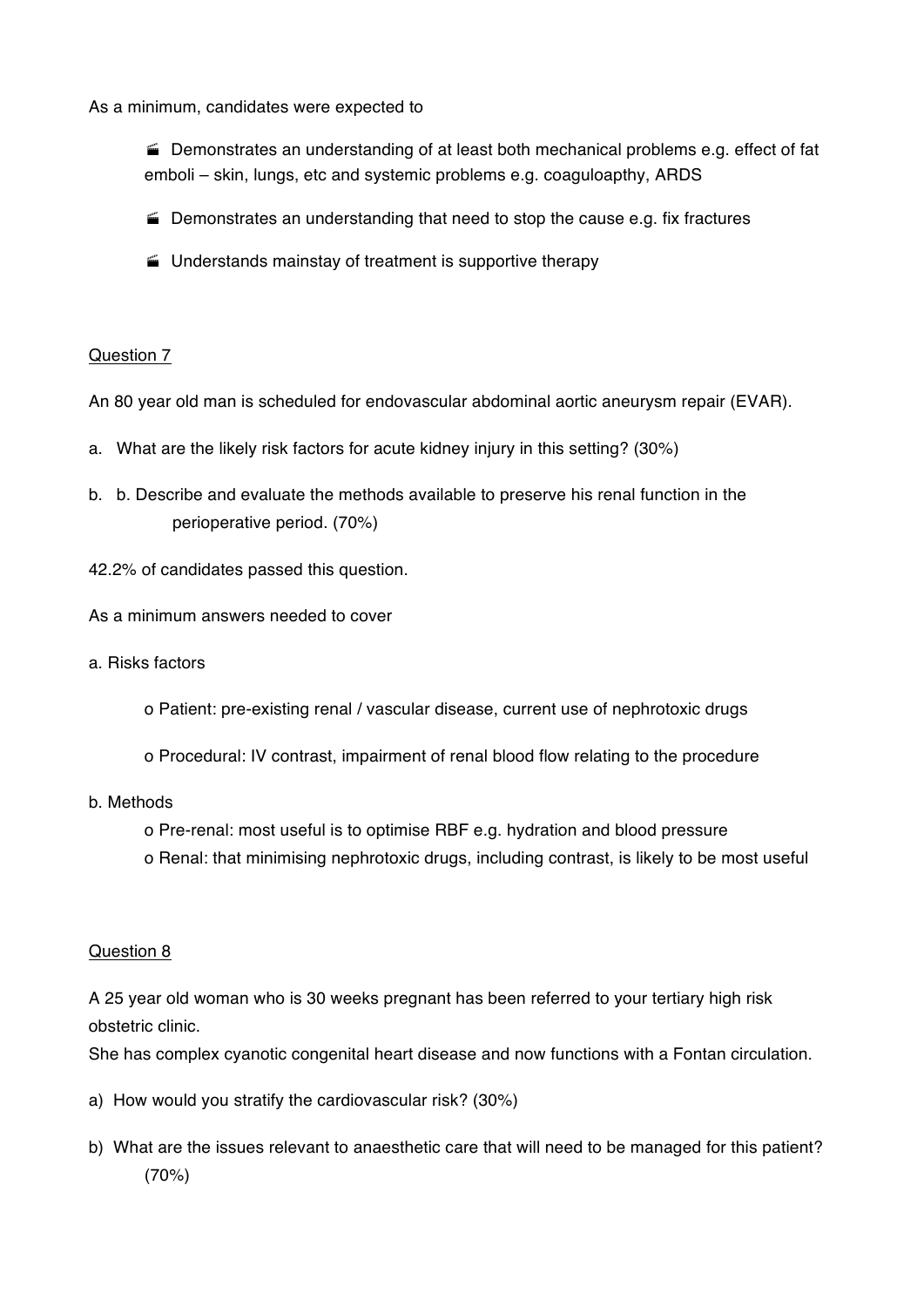31.9% of candidates passed this question.

As a minimum in Part A candidates needed to demonstrates an understanding that patient is at increased peripartum CVS risk; and mention at least 2 of the main risk factors i.e. poor maternal functional class (NYHA Class III or IV) or cyanosis; myocardial dysfunction; L heart obstruction; prior arrhythmia or prior cardiac events

In part B relevant issues included ; some attempt to name some likely CVS complications (including death - heart failure should be mentioned]; that the greatest risk was during the peripartum period: good consultation with other specialties including at least cardiology (mulitdisciplinary team); recognising the need for additional monitoring and observation during the antenatal period and extra resource for delivery e.g. HDU; and that the delivery should be planned with good communication to all parties.

# Question 10

As the on-duty specialist anaesthetist, you are asked to see a previously well 64 year-old man in the PACU with SpO2 of 85% two hours after laparoscopic right partial nephrectomy during which he lost 1 litre of blood.

- a) List the likely causes of the desaturation? (30%)
- b) b) Outline your approach to managing the patient's hypoxaemia. (70%)

43.4% of candidates passed this question.

# As a minimum answers needed to

In part A : Likely cause for desaturation - needs to mention sensible reason for:

- **f** Hypoventilation
- $\leq$  V/O mismatch
- Poor peripheral perfusion

# Part B : Management of hypoxia – need to mention

 $\blacktriangleright$  Evaluation of breathing and appropriate treatment including potential for re-intubation, PEEP, drainage of pneumothorax, and Chest Xray.

· Evaluation of circulation and level of consciousness and if needed supportive treatment

 $\blacktriangleright$  Communication with surgeon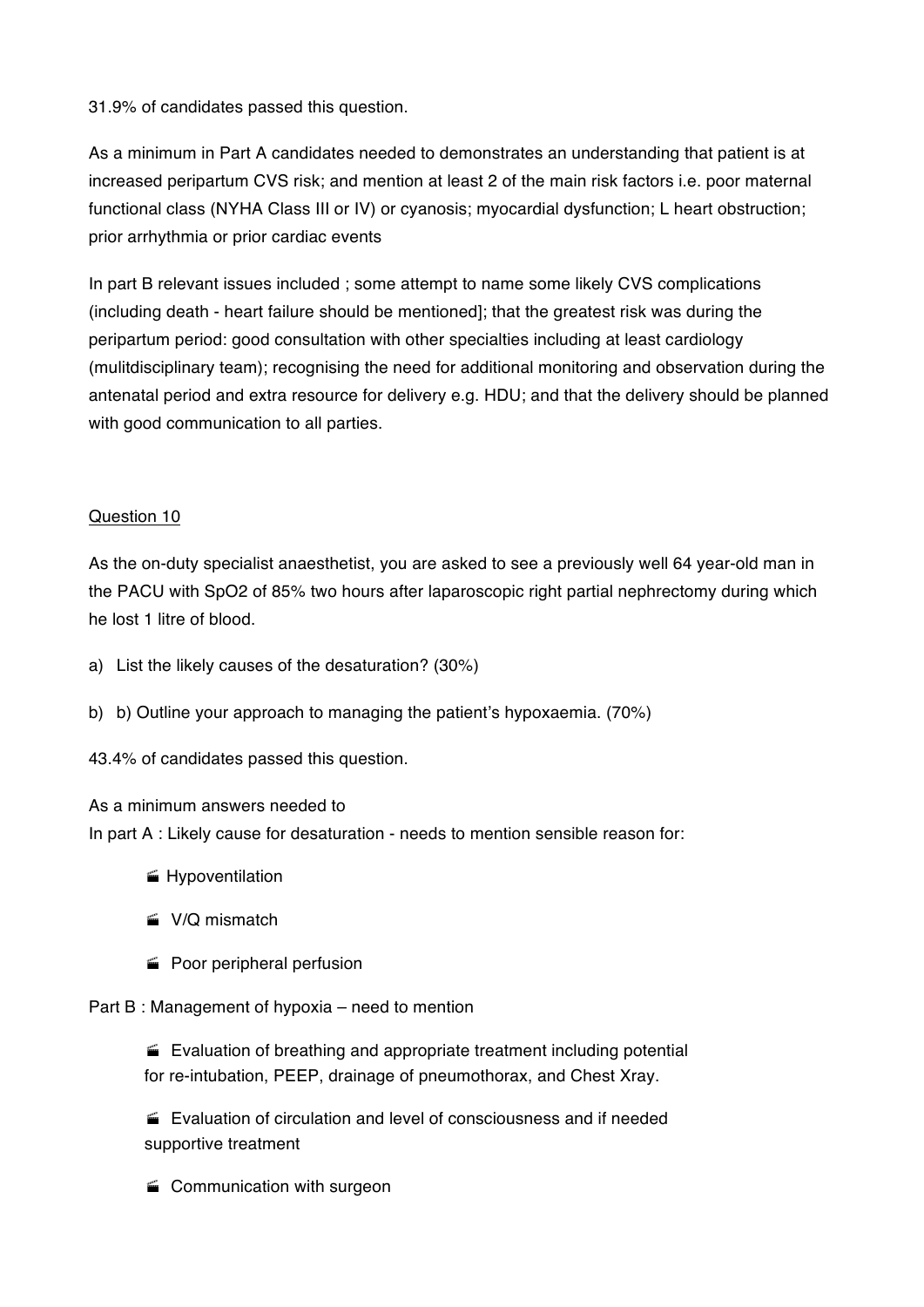# Question 13

- a. Describe the function of a three-chamber underwater seal chest drainage system. (a diagram may be useful) (50%)
- b. Evaluate the use of this system in the management of haemopneumothorax secondary to blunt chest trauma? (50%)

9.0% of candidates passed this question.

As a minimum candidates were expected to demonstrate the three principles / function of the system [draw or explain] i.e.

Drainage / collection Underwater seal Application of controlled negative pressure

A diagram such as this represents the basic amount of information to pass part a of the question.

In evaluating its use in trauma related haemopnuemothorax recognition of its utility in dealing with persistent air leak and drainage of fluid and air was important as was some comment on potential problems.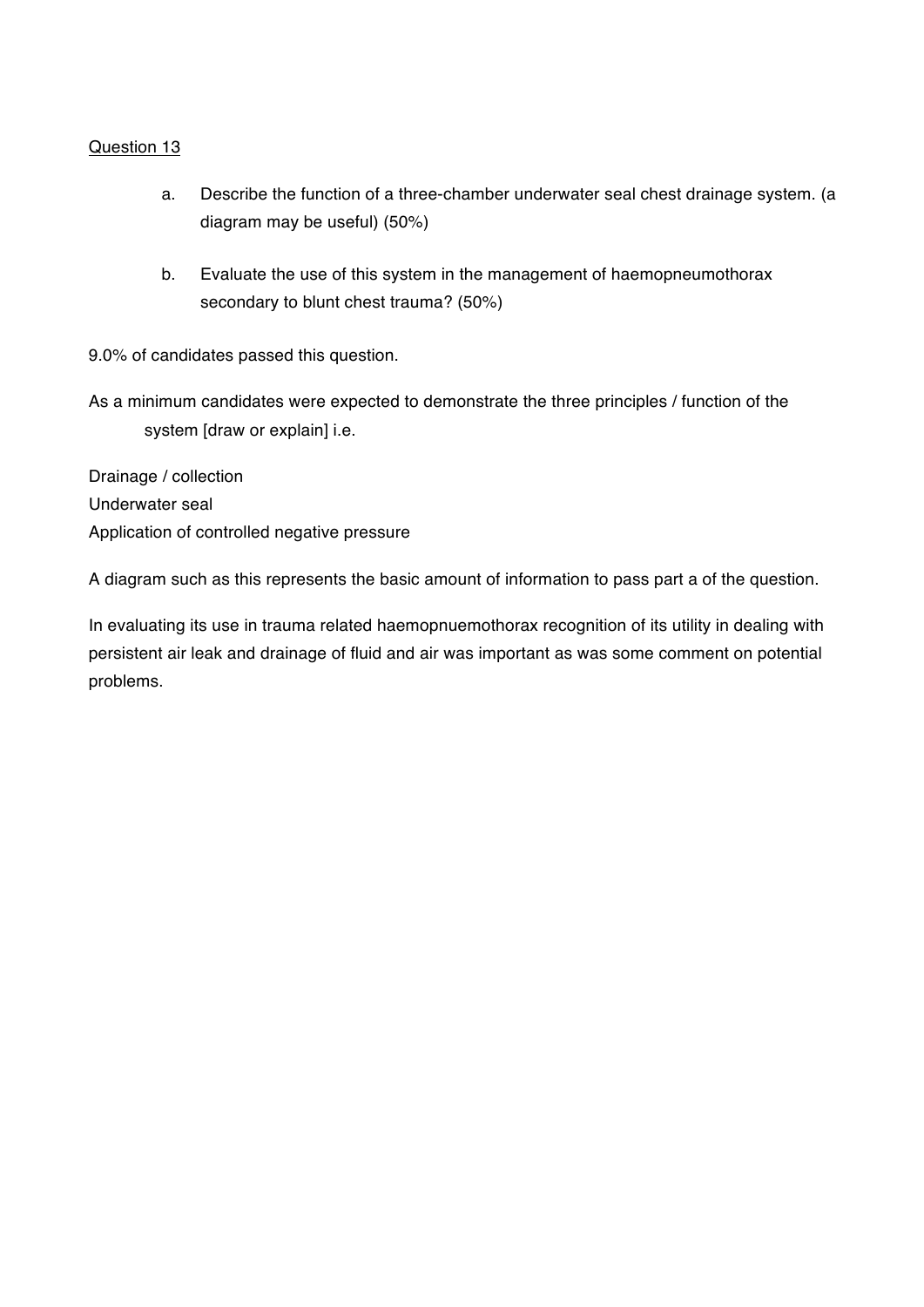

# **2014.1**

Question 1

Outline the advantages and disadvantages of using the paediatric circle system and the Jackson-Rees modification of Ayre's T-piece (Mapleson F) for anaesthesia in a 15 kg child.

**———————————————————————————————————————————**

# **23.3% of candidates passed this question.**

Key components of an answer for this question required candidates to Demonstrate adequate understanding of each system.

Should mention: Resistance – valves, Dead space, Fresh gas flows

Better candidate will mention: Humidification, scavenging, weight/bulk, provide more detailed understanding / explanation and point out there is less difference between contemporary systems

# Question 7

You are inserting a central venous line (CVL) as part of your anaesthetic management for a laparotomy.

Outline the perioperative measures you should consider to minimise central venous line sepsis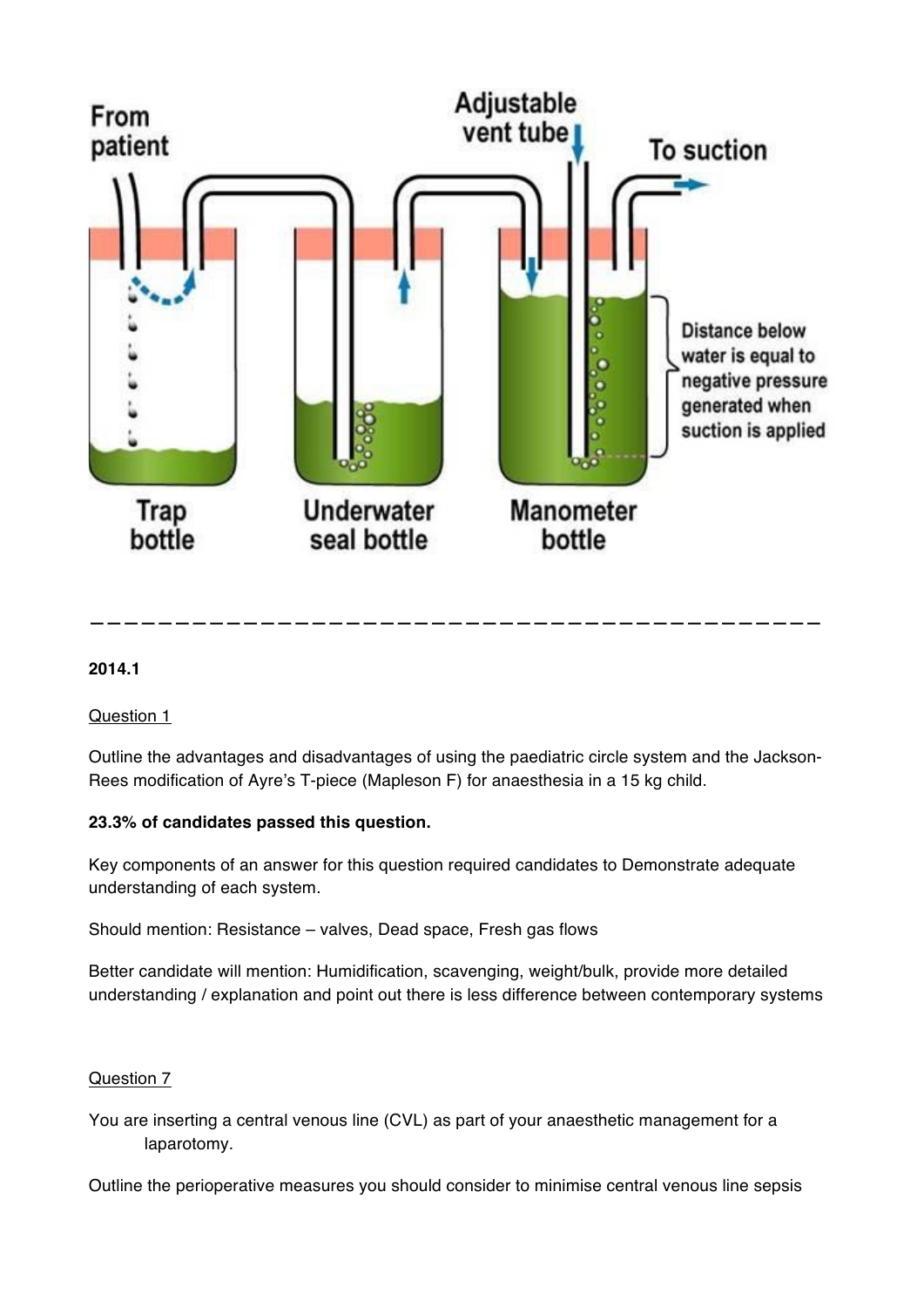43.4% of candidates passed this question.

Key components of an answer for this question related to covering the following:

- mention of risks/benefits, of using a central line at all
- discussion of aseptic technique
- following agreed protocols for the insertion procedure
- complying with hand hygiene recommendations
- use of adequate skin antiseptic
- choosing the best CVC insertion site
- use of adequate port disinfection priori to use
- education of medical and nursing staff
- removal of CVC as soon as it is not needed.

# Question 12

A patient is scheduled on your list for arthroscopic shoulder surgery. The surgery is to be performed in the beach chair position.

List the problems associated with this position and describe how you could minimise them.

44.3% of candidates passed this question.

Key components of an answer for this question:

- This required mention of issues related to placing the patient in the position including eye protection, head positioning to avoid traction on the nerve plexi as well as pressure care.
- It required some detail in the discussion of the risks of orthostatic hypotension and subsequent cerebral, myocardial hypoperfusion, and measures to monitor for and minimize such effects.

**——————————————————————————————————————————**

# **2013.2**

# Question 2

In a large clinical trial, patients were randomised into two groups to study the impact of BIS monitoring on the incidence of awareness.

The table below shows the results.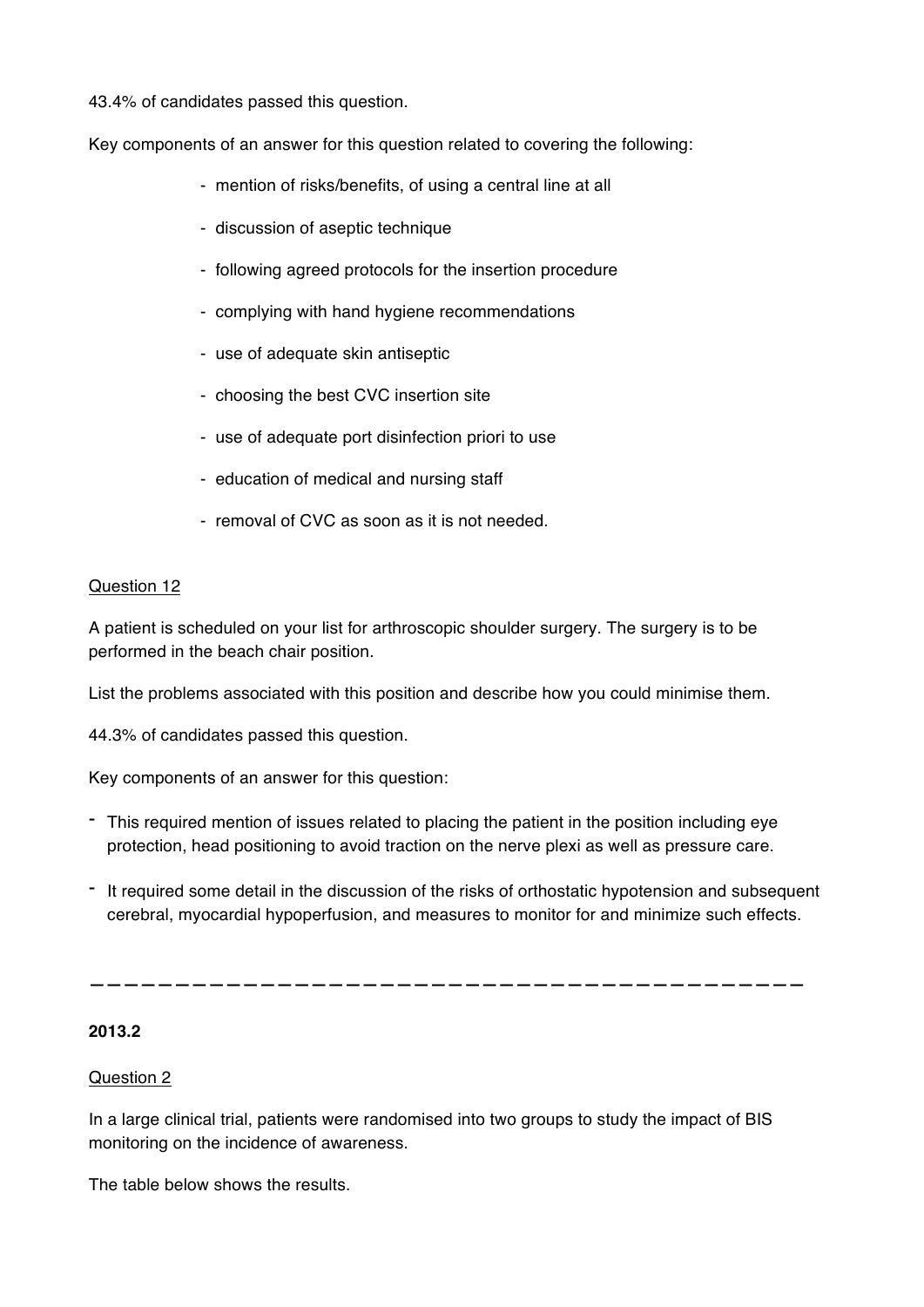| <b>Groups</b>       | Sample size | No. of cases of awareness |
|---------------------|-------------|---------------------------|
| <b>BIS GUIDED</b>   | 1250        | 2                         |
| <b>Routine Care</b> | 1250        |                           |

Data analysis found that the difference in the incidence of awareness had a p value of 0.022. The study reported that BIS guided anaesthesia reduced the risk of awareness by 82% (95% CI 17- 98%) with an odds ratio of 0.2 and a NNT of 140.

Define the following terms and explain their meaning in relation to this study:

- $\leq$  P value
- $\equiv$  Risk reduction
- Confidence interval
- · Odds ratio
- Number needed to treat

26.9% of candidates passed this section.

Key components of an answer for this question related to providing a reasonable definition of each term correctly and relating it to the study data provided.

# Question 3

- a. Outline the principles of stroke volume variation (SVV) measurement. (50%)
- b. Describe how SVV measurement can be used to assist haemodynamic optimisation in a patient undergoing major elective abdominal surgery. (50%)

42.9% of candidates passed this section.

Key components of an answer for this question related to:

- a. Ability to recognize that the change in SV or pulse pressure during the respiratory cycle is measured before and after a fluid challenge and its response assessed and interpret the change.
- b. Recognise the use of SVV to optimize preload and use it to assist in deciding between fluids and / or inotropes.

Better responses acknowledged some limitations, and the described goal of avoiding tissue hypoperfusion.

#### Question 7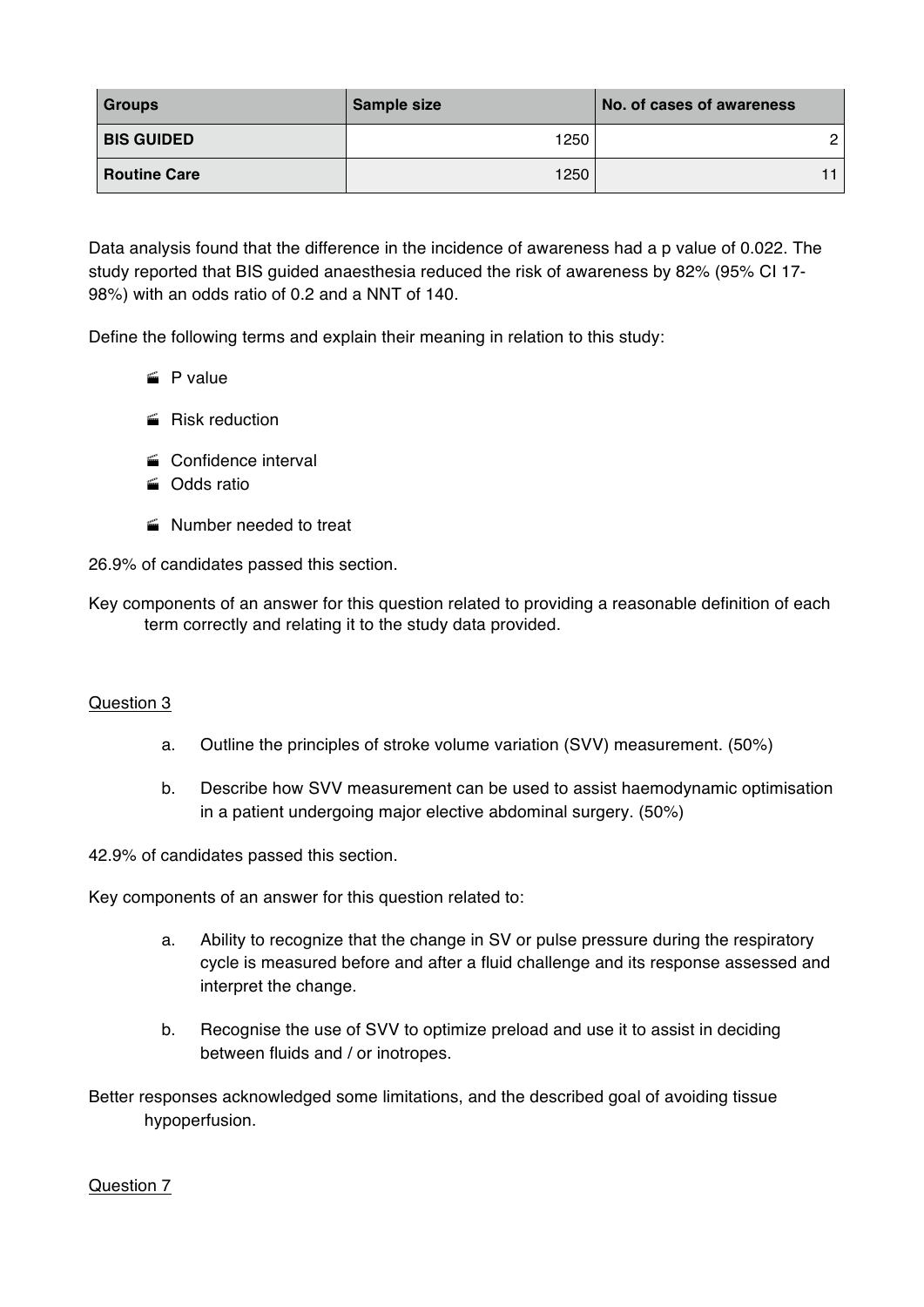Discuss the safe use of arterial tourniquets for orthopaedic procedures.

33.5% of candidates passed this question.

Key components of an answer for this question related to:

 $\blacktriangleright$  Discussion of the size of the tourniquet and its relevance.

 $\blacktriangleright$  Mentioning that there are some contraindications to the use of tourniquets and include AV fistulas and severe PVD in this.

· Discussion of the potential complications from tourniquet use: Systemic and localised.

# Question 9

A 25-year-old boilermaker is scheduled for repair of a penetrating eye injury on the emergency list.

- a. List the determinants of intraocular pressure in general. (30%)
- b. Discuss the perioperative measures available to minimise increases in intraocular pressure in this patient. (70%)

46.2% of candidates passed this question.

Key components of an answer for this question related to:

Requiring the candidate to:

 $\blacktriangleright$  state that IOP is a balance between production and drainage of Aqueous Humor

 $\blacktriangleright$  Describe how this can be influenced by varying forces within and outside the globe. The perioperative measures to be discussed along the lines of pre-op, intra-op and postoperative lines but should include:

- $\equiv$  avoidance of Suxamethonium,
- $\equiv$  have appropriate goals for the anaesthetic
- $\blacktriangleright$  consideration of avoidance of coughing/straining and antiemetic prophylaxis.

#### Question 11

Evaluate the role of tramadol in acute and chronic pain management.

24.7% of candidates passed this question.

Key components of an answer for this question related to:

This should be a very straightforward question and as a result a good standard was expected it is a drug widely used in the practice of anaesthesia!

As a minimum, candidates were expected to demonstrate: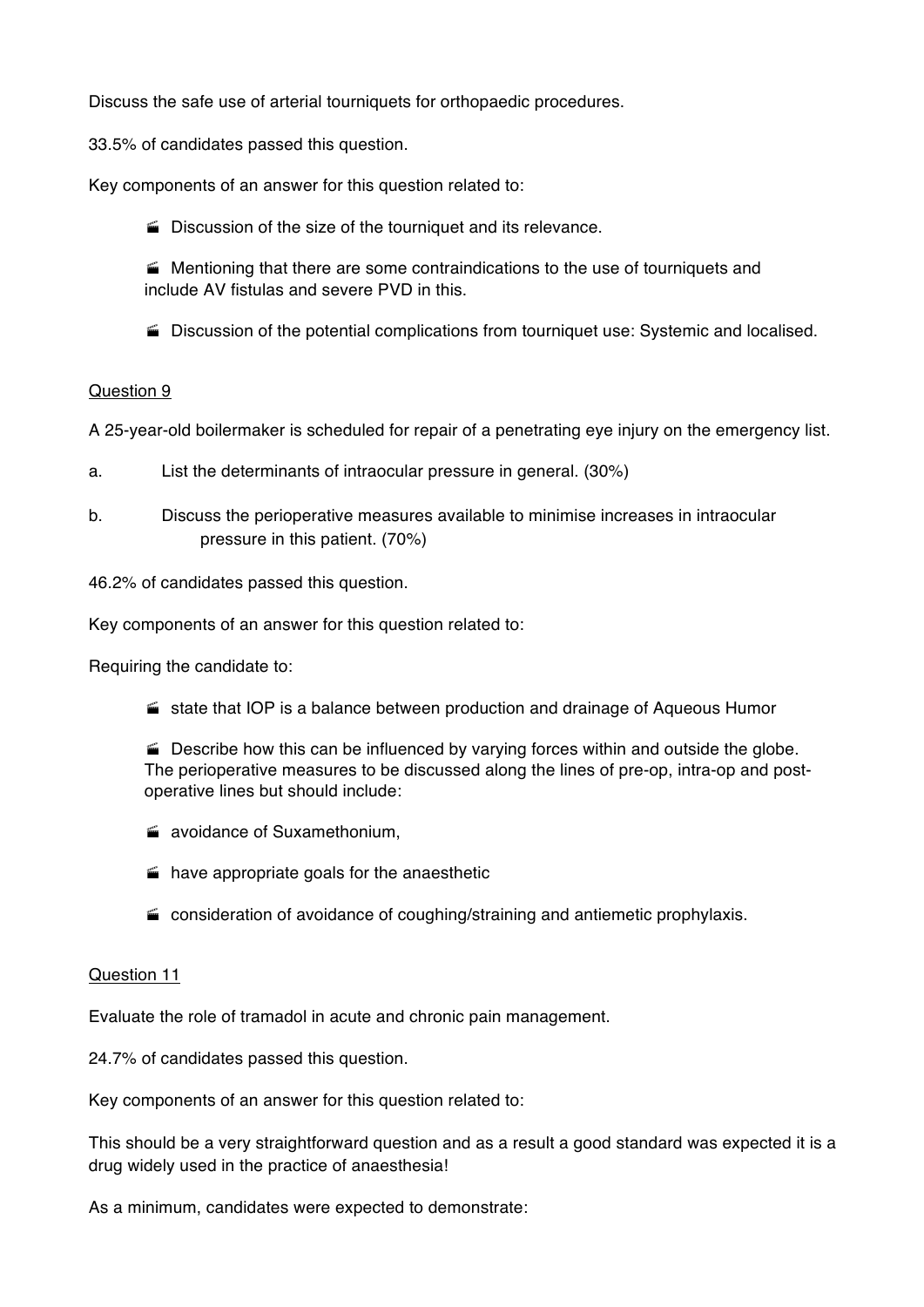- $\blacktriangle$  Awareness of serotoninergic and nordrenergic actions
- $\blacktriangle$  Awareness of renal excretion therefore need for modification of dose
- $\blacktriangle$  Awareness of drugs interactions mainly SSRI's
- $\blacktriangleright$  Potential for reduced resp and GI side effects
- $\triangleq$  Statistically significant place in neuropathic pain

#### Question 12

Three days after a patient has undergone hemiarthroplasty under general anaesthesia, his relatives ask to see you because of concerns that the patient does not recognise family members. This was not present preoperatively.

- a. What features would distinguish between delirium and dysfunction in this setting? (50%)
- b. What you would advise the family to be the expected outcome? (50%)

46.7% of candidates passed this question.

Key components of an answer for this question:

The answer required candidates to differentiate between delirium [a psychosis of lack of reality boundaries to TPP] and dysfunction [including reduced memory and ability to handle intellectual challenges]. This included preoperative features that cross both groups [dementia, major surgery] and those that are different [alcohol, medications, depression].

The second part required an understanding that treatment of dysfunction is largely expectant, that the results / chance of recovery are reasonable, particularly of memory related issues, but that some risk of overall reduced function; also that recovery can take a long time. Medications are NOT indicated.

# Question 14

Intensive care patients may be at risk of ventilator-associated pneumonia (VAP).

- a. Describe the likely aetiology of, and risk factors for, VAP. (50%)
- b. Outline prevention strategies that reduce the incidence of VAP. (50%)

28% of candidates passed this question.

Key components of an answer for this question are:

- a. Knowledge of what VAP is
- b. Discussion of role of aspirating colonised secretions in aetilogy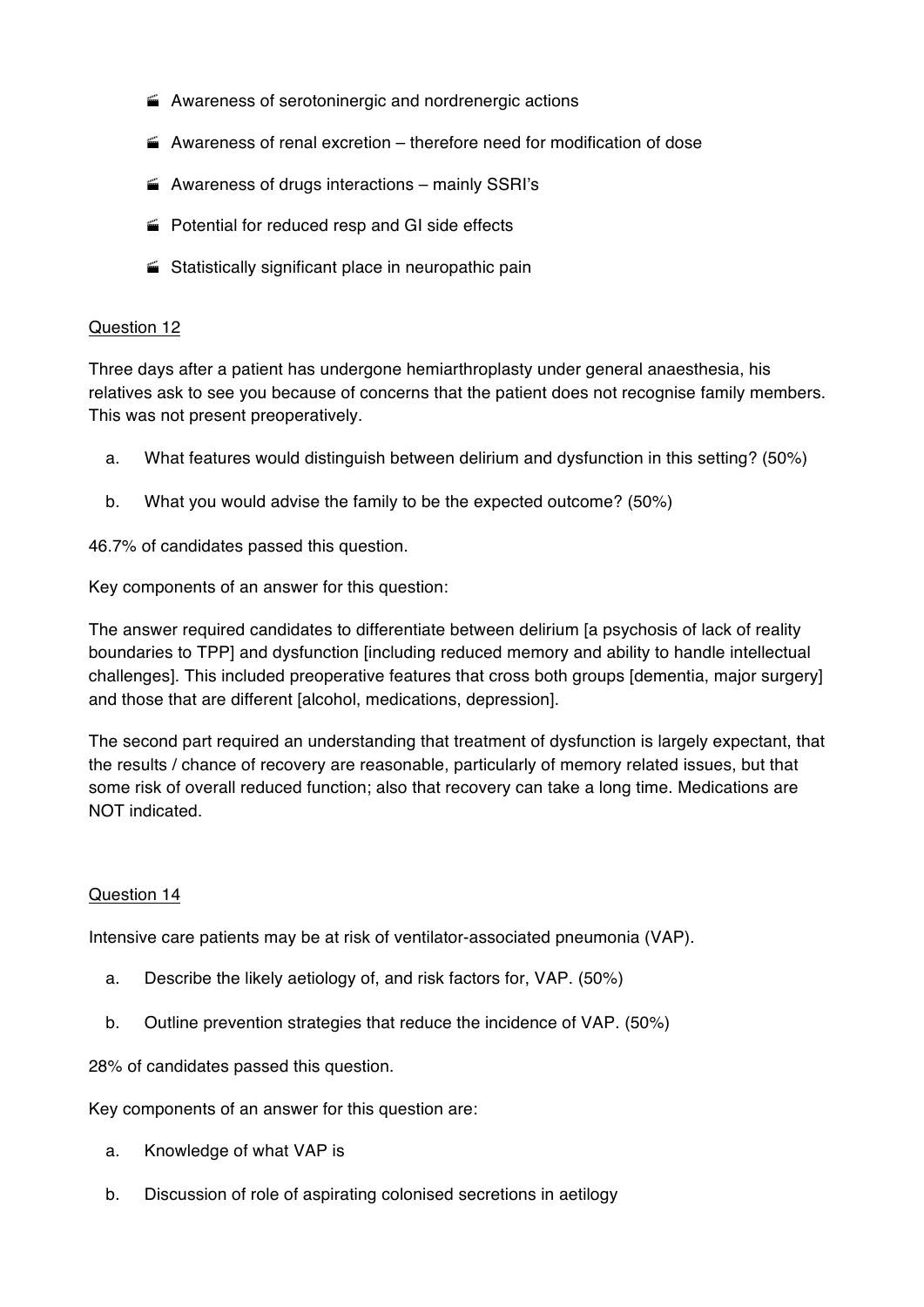- c. Mechanical ventilation/ETT is central & mention of important patient factors and ICU factors.
- d. In prevention strategies
	- i. Importance of Avoiding /minimising intubation
	- ii. Importance of common, daily ICU practices in managing ventilated patients
		- 1. Positioning
		- 2. Medication strategies
		- 3. General ICU protocols [hand hygiene, equipment care]

**———————————————————————————————————————————**

# **2013.1**

# Question 2.

Outline the features of the anaesthetic machine that ensure safe gas delivery to the patient.

28.3% of candidates passed this section.

Key components of an answer for this question related to outlining safety features present in the

- Supply of gas to the machine and circuit
- Ensuring safe pressures delivered to the machine and in the patient circuit
- Monitoring of gas content

# Question 6.

A fit 37-year-old female presents for laparoscopic appendicectomy. She reports a "severe allergic reaction" during her a laparoscopy 5 years ago. There were no tests performed and the records are not available.

a. Outline your strategy for managing this case. (70%)

b. List the investigations that are recommended following any suspected anaphylaxis and when they should be performed. (30%)

37.1% of candidates passed this question.

Key components of an answer for this question related to

a. demonstration of a logical approach including History of previous episode; allergic risk/tendency; discuss with surgeon; inform patient of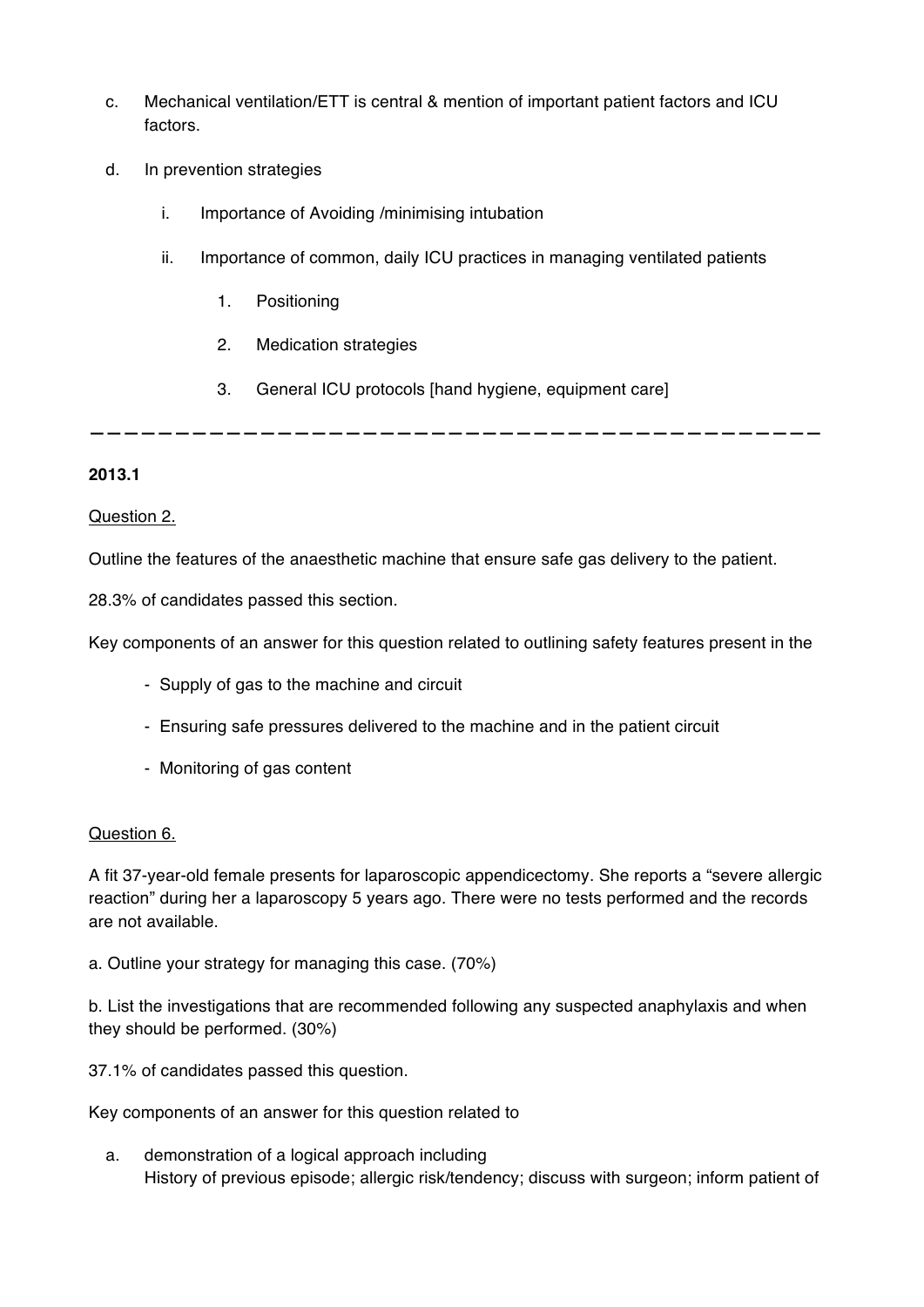likely risks; make low risk plan for this case including drug choice's; monitoring and contingency plans if problems.

b. serum levels of reaction / anaphylaxis markers [histamine; tryptase]; skin testing and timing of all.

# Question 12

What are the hazards of the prone position for patients under general anaesthesia and how can they be minimized?

37.6% of candidates passed this question.

Key components of an answer for this question required noting the potential hazards of the prone position under the headings of CNS; PNS; pressure injuries; others – including vascular occlusion, eye injury, visceral compression, and equipment/monitoring/ intervention problems etc.

Minimization strategies to be included; pre-op assess; staff and equipment for positioning, appropriate support for head / neck as well as secure, preemptive placement of monitors and rescue device, and of course meticulous attention to padding/positioning of at risk tissues.

**———————————————————————————————————————————**

# **2012.2**

# Question 1

You are asked to anaesthetise an 80-year-old lady with dementia and a fractured neck of femur. She is on no other medication.

1. What are the issues in assessing pain in this patient? (50%)

2. What would you prescribe for postoperative analgesia and why? (50%)

37.6% of candidates passed this question.

Key components of a response to this question related to 1) An appreciation of the issues in assessing pain in the demented patient:

- the degree of dementia-associated intellectual impairment
- the impact of communication problems

- coincident conditions that may exacerbate mental state dysfunction: dehydration, electrolyte disturbance and anaemia

- pain assessment tools appropriate to the degree of dementia and their altered validity-the place of functional assessment

- the utility of third party reports.
- 2) The prescription of analgesia should take in to account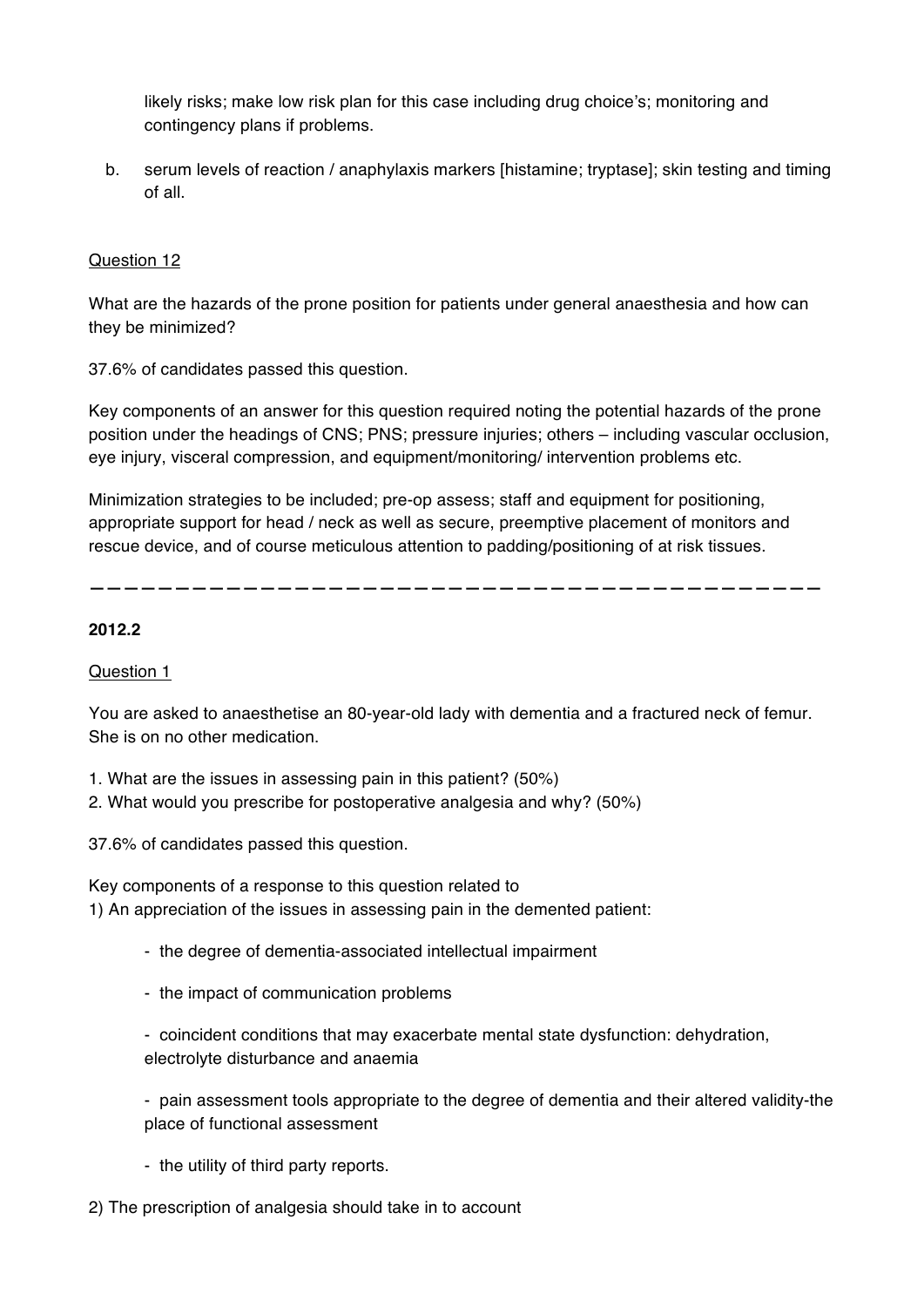- age-related changes in pharmacokinetics and pharmacodynamics
- the possibility of ease of administration to allow for patient cooperation

- Rationale for drug choice, route of administration, side-effects profile and duration of use: NSAIDS, opioids, NMDA receptor antagonists, antineuropathic agents and the place of local anaesthetics (central neuraxial or regional blockade).

# Question 4

.

- 1. What is the natural history of aortic stenosis? (30%)
- 2. 2. What are the key echocardiographic features in haemodynamically significant aortic stenosis? (70%)
- 3. 49.7% of candidates passed this question.
- 4. Key components of a response to this question related to:
	- 1. a. natural history variation according to aetiology
		- b. symptom onset, timecourse and description
		- c. death rate for symptomatic vs. asymptomatic disease
		- 2. a. qualitative findings: morphology and leaflet mobility; LV adaptation; raised LAP manifestations, poststenotic aortic root dilatation; late changes LV and RV.

b. quantitative findings: valve area, transvalvular gradients and assessment of diastolic dysfunction

#### Question 6

You are the consultant who has been tasked with introduction of the WHO SSCL (surgical safety checklist) to your hospital.

1. What are the principles behind the checklist that enhance patient safety, with reference to each component? (70%)

- 2. What do you expect the barriers to its effective implementation to be? (30%)
- 43.6% of candidates passed this question.

Key components of a response to this question related to:

#### 1) Principles

- improved team communication and performance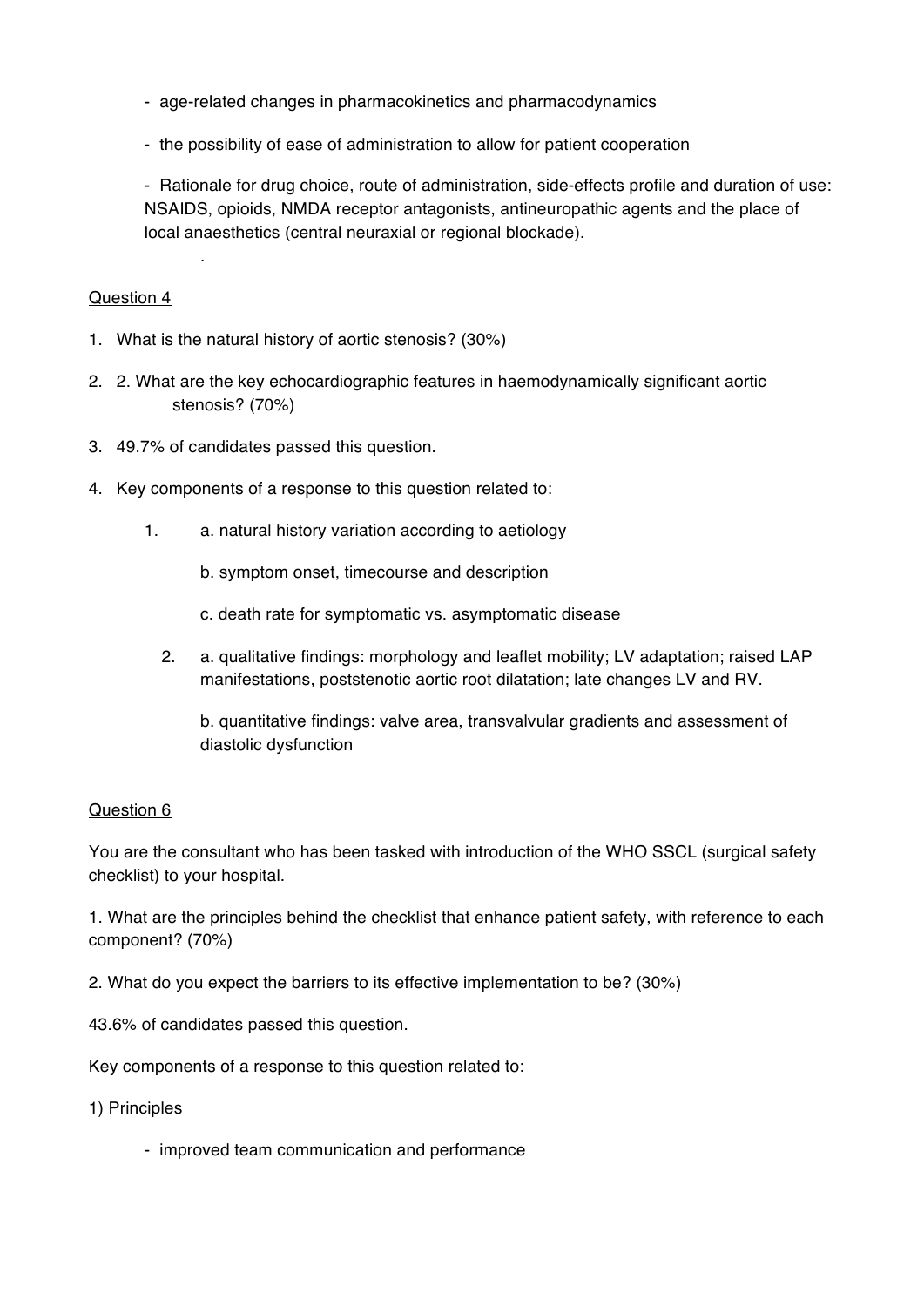- a tool to ensure teams consistently follow a system to minimize the most common and avoidable risks

- a culture that values patient safety
- adaption to local practice
- leadership

#### Components:

- Sign in
- time out
- sign out
- 2) Barriers to effective implementation may relate to
	- "protocol fatigue" repetition and inattention
	- complexity and a lack of commitment to the system by all members of the team
	- inability to adapt to individual or institutional preferences or practices

#### Question 7

In regard to total parenteral nutrition:

- 1. What are the indications? (30%)
- 2. What are the complications? (70%)

34.9% of candidates passed this question.

Key components of a response to this question related to:

1) Indications:

- treatment of malnutrition due to malabsorption from any cause
- prevent muscle wasting
- improved wound healing and clinical outcomes
- 2) Complications relate to:
	- delivery: early and late catheter issues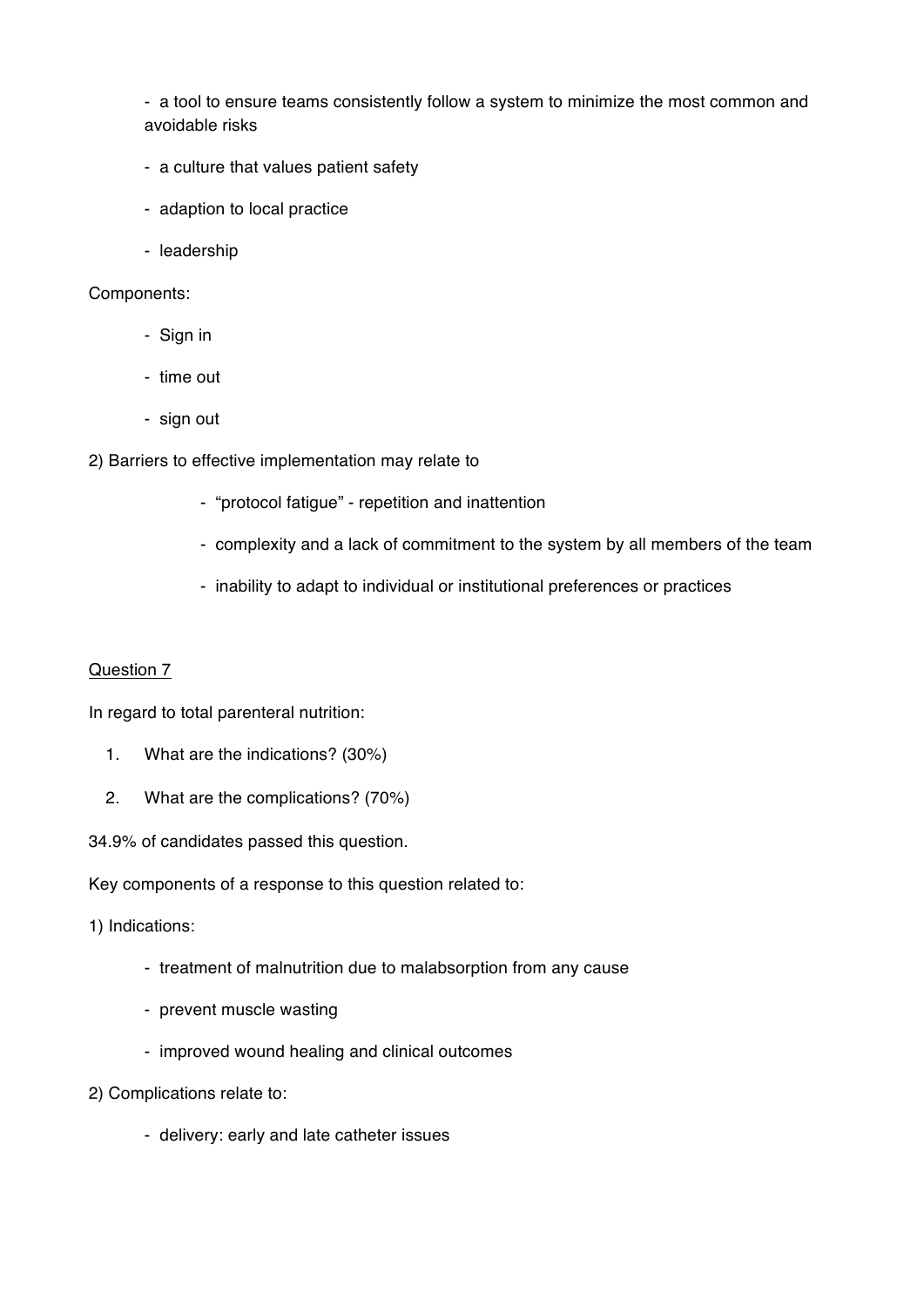- metabolic disturbances: acidemia, hypo- and hyperglycaemia, liver dysfunction, hypoand hypervolaemia, lipaemia, immunosuppression, vitamin and trace element deficiencies.

### Question 11

You have been asked to provide anaesthesia for a lower uterine segment caesarean section (LUSCS) in a woman at 38 weeks gestation. She has a pacemaker-defibrillator implanted for a known cardiomyopathy. Her current echocardiogram demonstrates an ejection fraction of 35% with mild to moderate left ventricular global hypokinesis. Clinically, the patient feels very well.

1. What additional preparations with respect to her cardiovascular system would you make to ensure the safe management of this patient during her Caesarean Section?

2. Outline the relative benefits and risks of a regional technique compared with general anaesthesia in this patient.

13.4% of candidates passed this question.

Key components of a response to this question related to:

1) Preparation:

- liason with cardiologist, history from patient to establish aetiology, course and complications, response to therapy, function and effect of pacemaker

- examination to evaluate failure, function and utilisation of pacemaker

- investigations to establish baseline function, response to therapy and to track progress through pregnancy

- planning of haemodynamic goals for this patient: combining the impact of physiological changes of pregnancy with

the pathophysiology of cardiomyopathy .

2) Risks and benefits of regional and general anaesthesia were conveniently discussed under the headings of anaesthesia goals:

- maternal haemodynamic stability and minimal negative inotropic effect
- avoidance of postoperative ventilation
- avoidance of maternal and fetal respiratory depression
- consideration of maternal wishes and preferences.
- Again, it was necessary to match the competing factors of this patient with pregnancy and cardiomyopathy to the techniques.

Question 12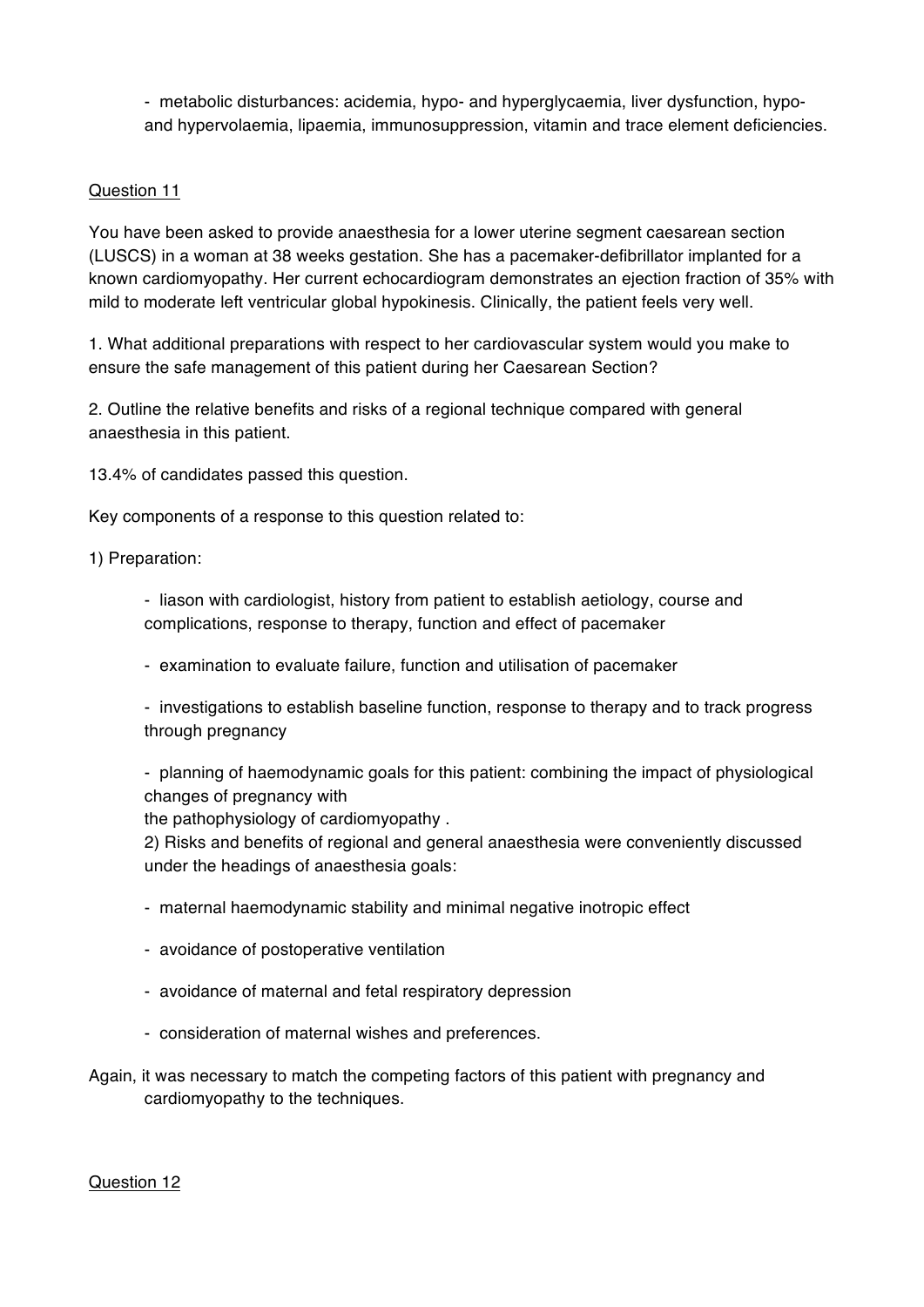Describe the anatomy of the Transversus Abdominis Plane (TAP) relevant to regional analgesia. (70%) List the complications associated with TAP block. (30%)

30.2% of candidates passed this question. Key components of a response to this question related to:

1) Anatomy - a sketch or diagram of the abdominal wall, relevant fascia and reference to the sites of injection to achieve blockade of dermatomal levels

2) Complications - Local anaesthetic toxicity, trauma to various structures including blood vessels, infection and failure of the technique.

**———————————————————————————————————————————**

# **2012.1 .**

Question 15 With regard to oxygen therapy for patients in a general postoperative ward

- a. Describe the options available (30%)
- b. What are the justifications for your choice for a particular patient? (70%)

32.4% of candidates passed this question

Key components of a response to this question included:

Options: - variable performance/ low flow oxygen delivery devices

- fixed performance/ high flow oxygen delivery devices

Justifications for particular patients

- Patient characteristics: preexisting conditions (cardio-respiratory disease, dementia), ventilation patterns (tidal volume, respiratory rate, respiratory pause), paeditric and neonatal populations, patient comfort or preference

- Surgery special cases or neurosurgery, abdominal surgery and ENT
- Oxygen requirements for particular patients and settings
- humidification

# **2011.2**

#### Question 1

Compare and contrast oxygen delivery by nasal prongs, simple facemask and Venturi mask.

**———————————————————————————————————————————**

5% of candidates passed this question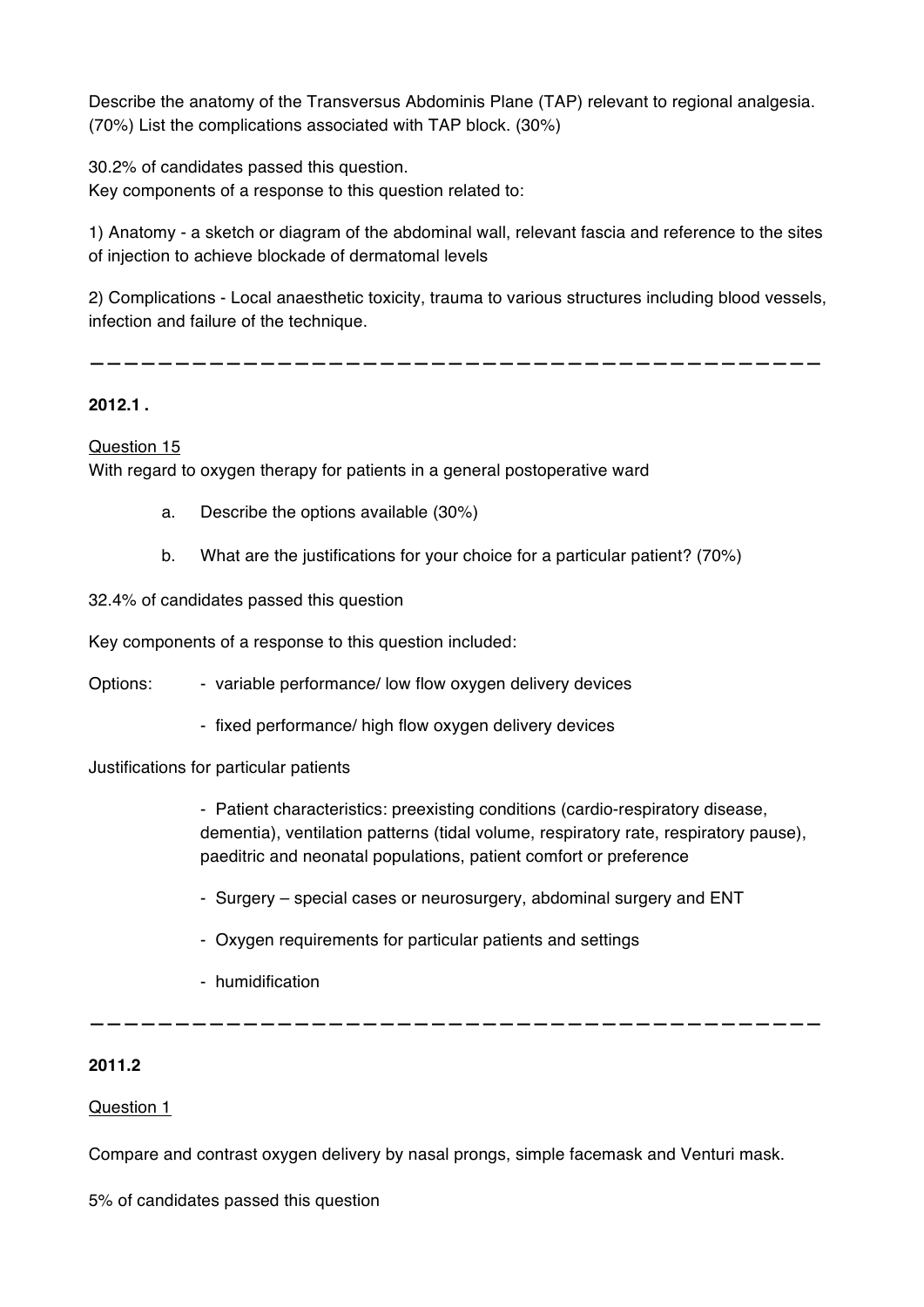Key components of a response to this question related to:

- physics of delivery/fixed vs variable performance
- oxygen concentration delivery
- delivery mechanism
- advantages and disadvantages for each device.

This was considered an important topic for Fellowship candidates. **.**

#### Question 5

Insertion of a central venous line may result in cardiac tamponade.

a. How would you recognise this complication? (50%)

b. How could you minimise the risk of this complication? (50%)

46% of candidates passed this question

Key components of a response to this question included:

Recognition: - clinical features

- investigations: ECG, CXR and echocardiographic features

Minimising risk:

- technique to ensure that the catheter tip lies outside the pericardial reflection
- surveillance

#### Question 9

You are called to anaesthetise a 70-year-old man with a perforated bowel for laparotomy, three days after colonoscopy.

Outline the measures you will take to reduce the likelihood of this patient developing acute lung injury.

26% of candidates passed this question

Key components of a response to this question included:

PREOPERATIVE : - recognition of acute lung injury risk

- plan to reduce incidence of sepsis/ aspiration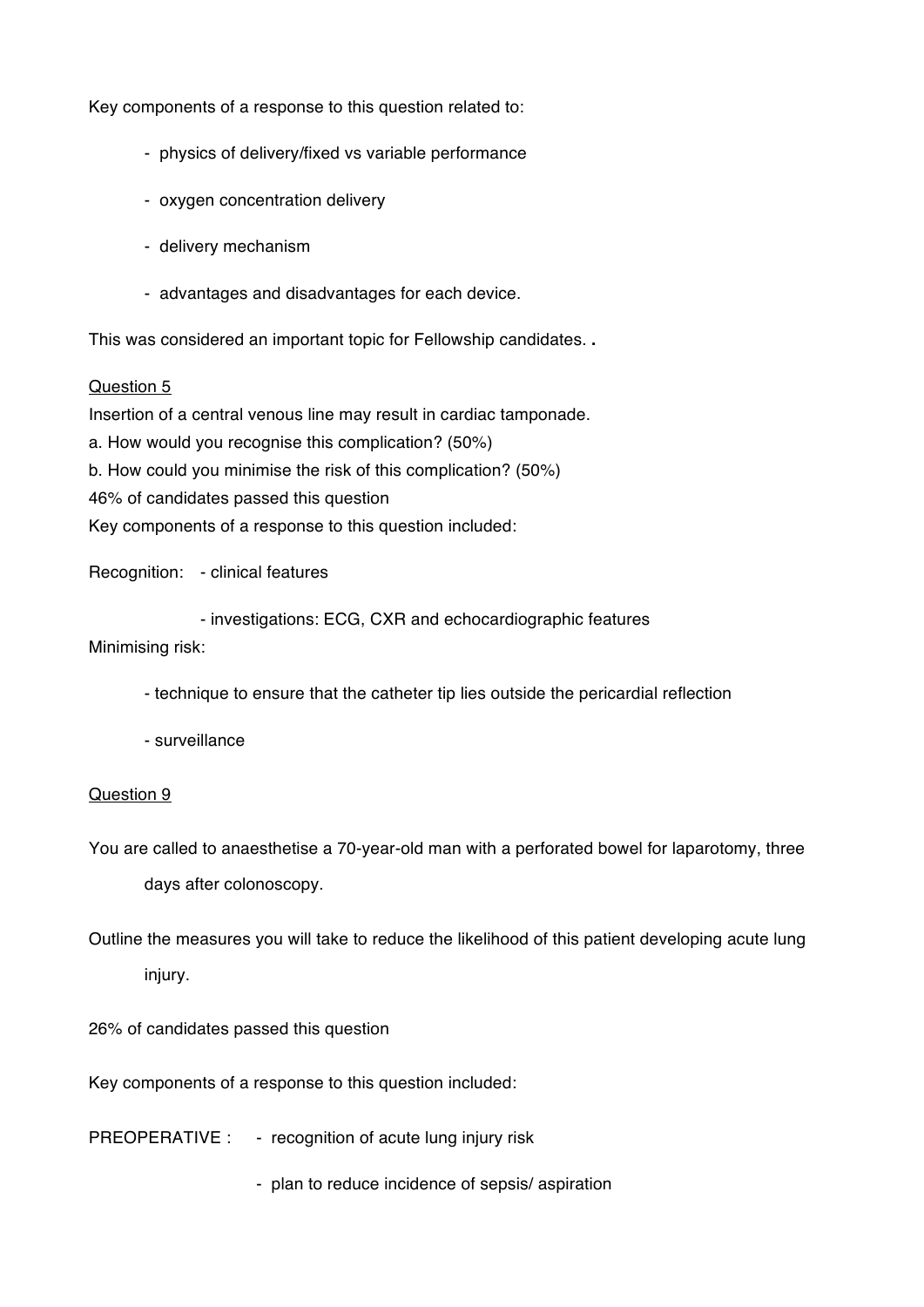# INTRAOPERATIVE

- management of haemodynamics (fluids/use of blood products/inotropes)
- ventilation strategy: mechanics, FiO2
- place of antibiotics/ steroids

#### POSTOPERATIVE

- ventilation strategy
- aspiration prophylaxis

#### Question 10

A 70-year-old patient wearing a transdermal buprenorphine slow release patch (Norspan®) (5μg/h) presents for knee arthroscopy.

- a. Describe the mechanism of action and pharmacokinetic profile of this patch. (50%)
- b. What are the implications for perioperative pain management? (50%)

33% of candidates passed this question

Key components of a response to this question included:

- pharmacokinetics of transdermal buprenorphine in the elderly
- analgesic efficacy and/or ceiling effect
- evaluation of the place of other mu receptor agonists
- evaluation of side-effects for this patient

#### Question 13

A 50-year-old man presents with confusion and the following electrolyte profile:

Na+ 155 mmol/l K+ 4 mmol/l HCO3− 15 mmol/l

Creatinine 120 μmol/l

Hb 200 g/l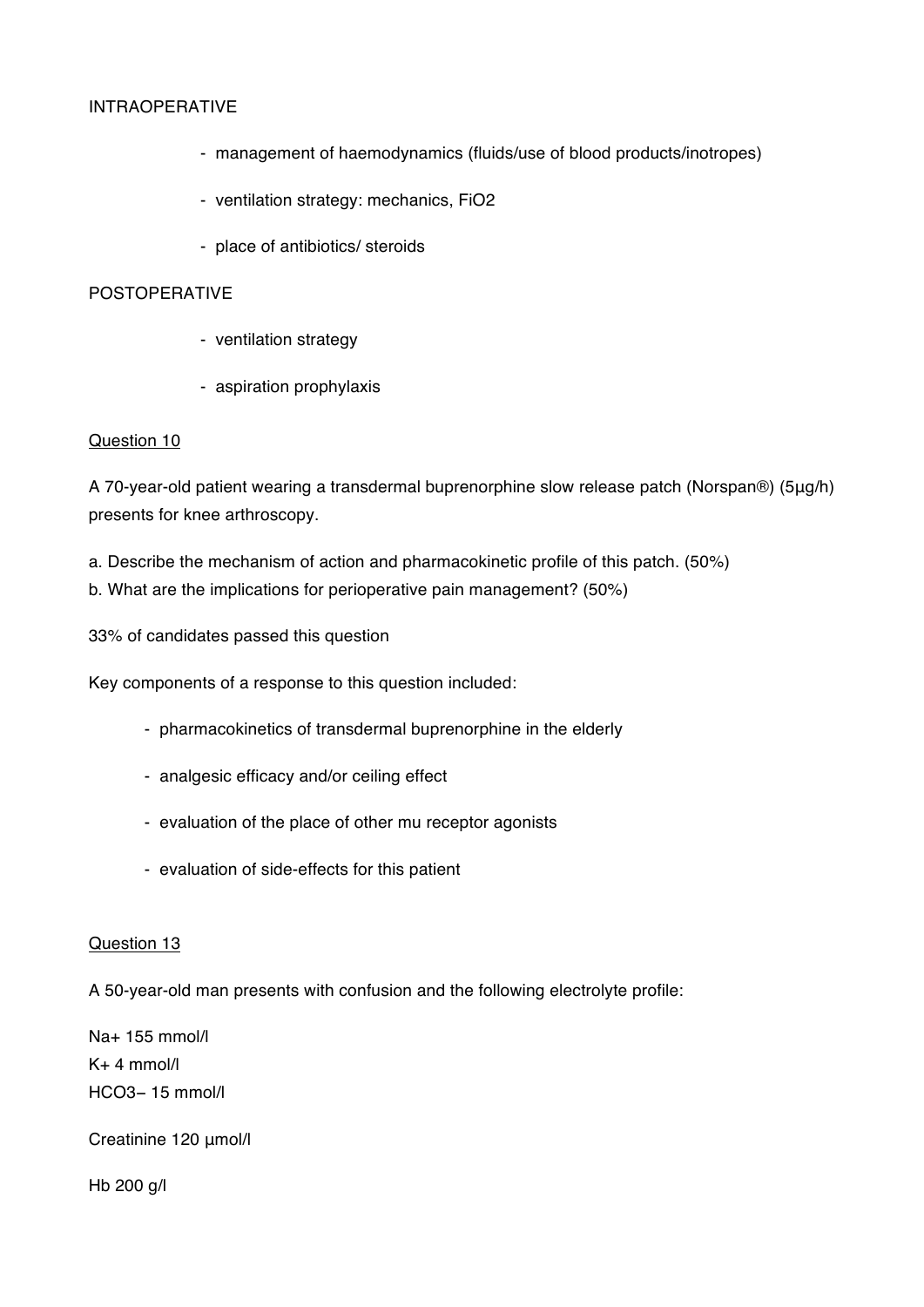- a. What are the possible causes of this abnormality? (30%)
- b. b. How can they be distinguished?(70%)
- 40% of candidates passed this question

Key components of a response to this question included:

Identification of the possible aetiology:

- sodium and water imbalance from various causes (voluntary/iatrogenic/pathologic)
- central or nephrogenic diabetes insipidus

How these may be distinguished on the basis of

- history (drinking/thirst response/fluid loss/trauma/infection/intracerebral pathology pathology)

- examination (volume status, vital signs)
- investigations/imaging and monitoring
- response to ADH

#### Question 14

A 70-year-old man has undergone radical prostatectomy under general anaesthesia. On emergence he has crushing central chest pain, is restless, and has cold, clammy skin. His blood pressure is 90/50 mm Hg, pulse rate 110/minute and SpO2 is 95% on oxygen via a Hudson mask.

A twelve-lead ECG shows widespread ST segment elevation across the anterior chest leads.

- a. Describe your immediate management. (50%)
- b. b. What are the treatment priorities for this patient? (50%)

39% of candidates passed this question

Key components of a response to this question included:

Management should aim to treat the cause and minimise damage.

The ECG and symptoms are diagnostic of myocardial ischaemia; consideration should also be given to other causes of hypotension.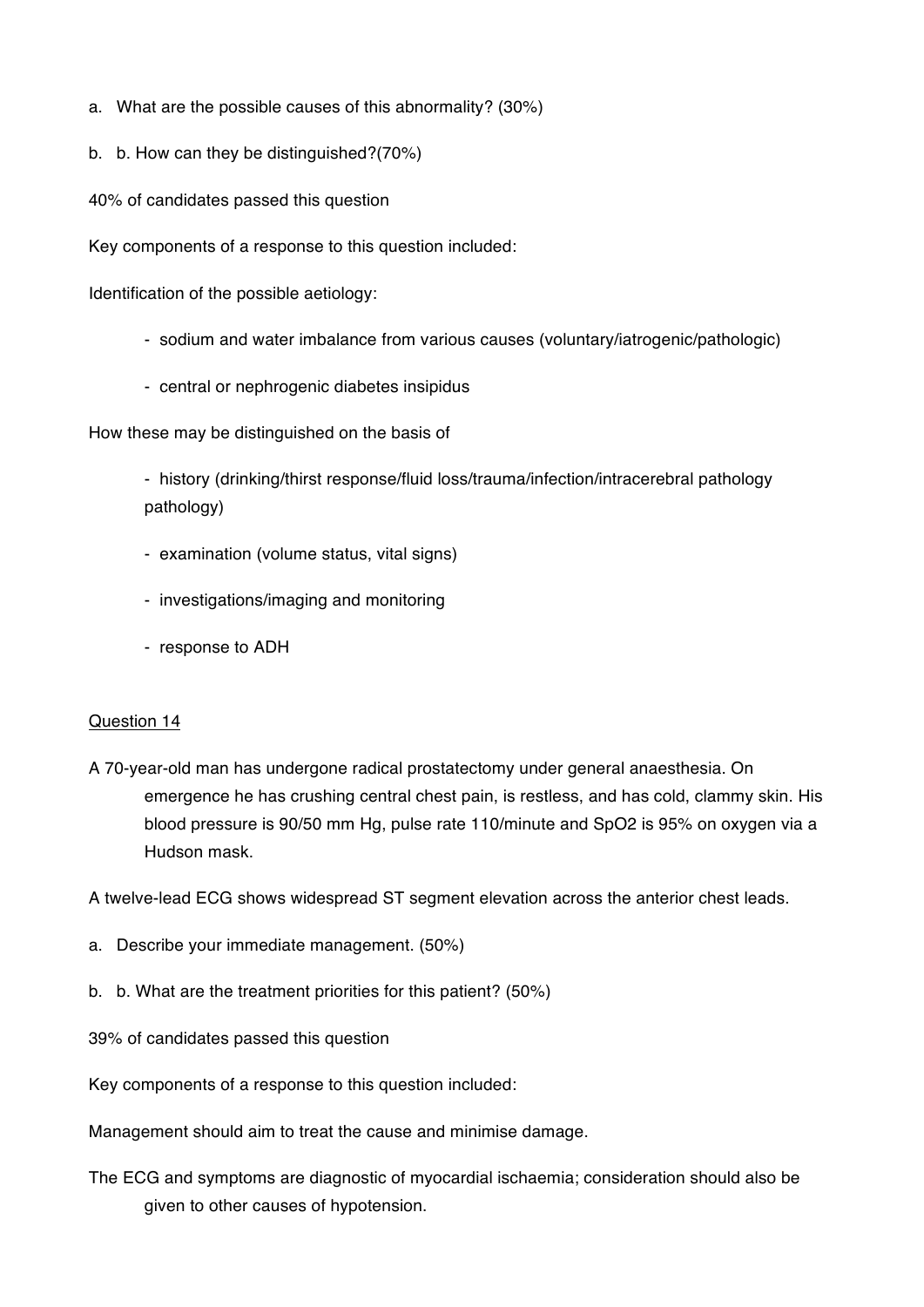Immediate management:

- address myocardial oxygen supply and demand (oxygen delivery, coronary vasodilators, analgesia, antiplatelet agents, management of blood pressure), haemoglobin

- confirm diagnosis: serial ECGs, serial blood tests (cardiac ensymes), CXR, echo
- monitoring, patient disposal

# Treatment priorities

- immediate management as above
- invasive evaluation
- reperfusion/revascularisation strategies; anticoagulation issues in the postoperative period

# Question 15

Explain your approach to thromboprophylaxis in the patient undergoing total knee replacement.

30% of candidates passed this question

- This important clinical question has been asked in previous papers. Key components of a response to this question included: Consideration of
	- non-pharmacological techniques
	- pharmacological agents
	- consideration of patient factors that may influence clinical decision- making and application of the evidence for thromboprophylaxis in this setting

**———————————————————————————————————————————**

# **2011.1**

# Question 2

A patient with known idiopathic pulmonary fibrosis (fibrosing alveolitis) presents for an open right hemicolectomy.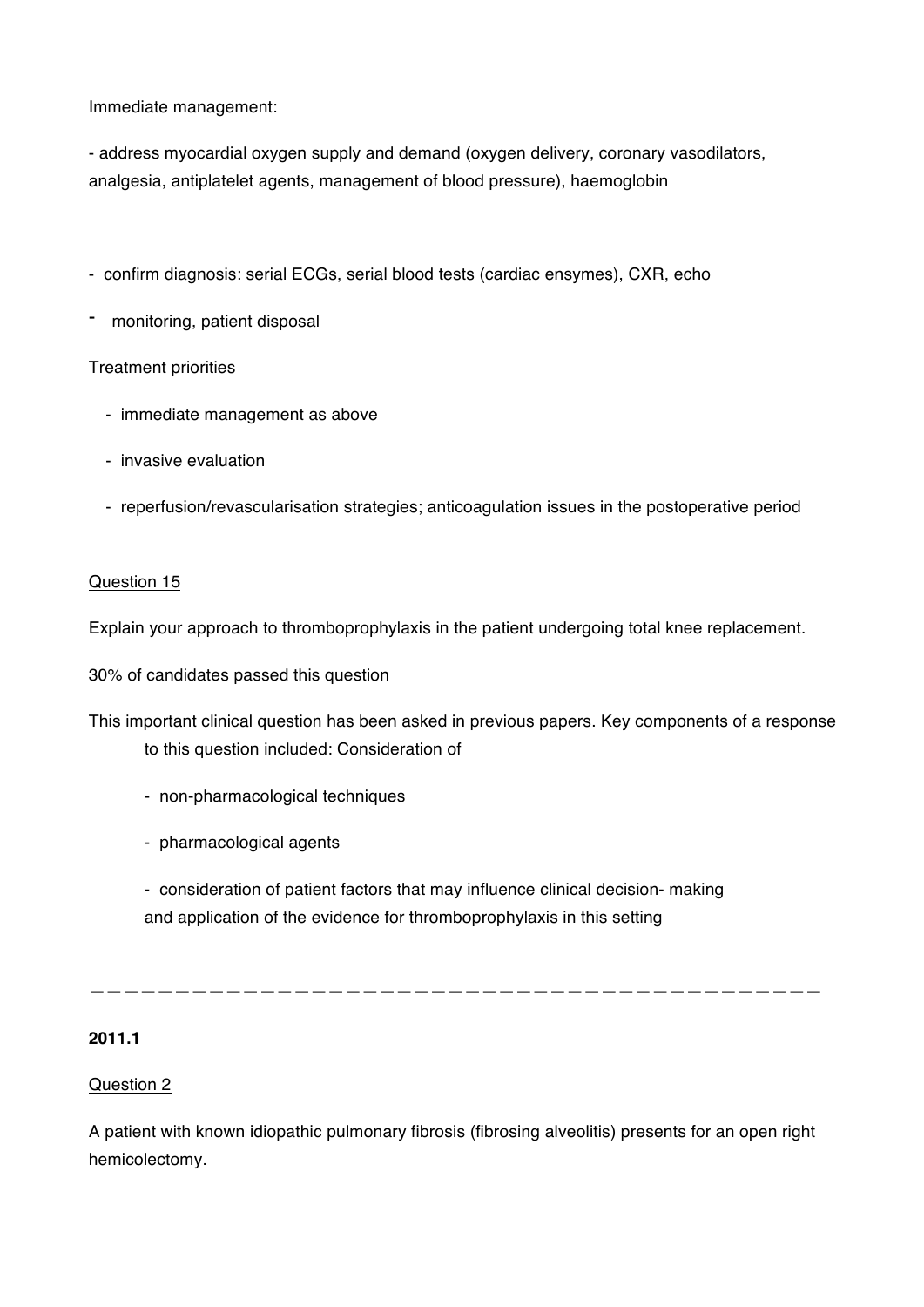- (a) What are the respiratory issues facing this patient with regard to their general anaesthetic? (70%)
- (b) Explain your intraoperative ventilation strategy. (30%)

46% of candidates passed this question Key components of a response to this question included:

Part (a)

o establishment of disease severity/use of oxygen

o sequelae of the disease (pulmonary hypertension/infection)

o effect and side-effects of treatments (steroids/azathioprine)

o factors relating to abdominal surgery and their impact on this respiratory disease (GA and muscle relaxation/fluid shifts)

Part (b)

-impact of disease on respiratory system physiology (lung volumes/V-Q mismatch/ventilation pressures/risk of barotrauma -postoperative implications of disease (patient disposal/respiratory failure potential/impact of analgesic regimens)

tidal volumes (target ranges) anticipated ventilatory pressures I/E ratios use of PEEP FiO2 adjustment

Many candidates apportioned neither their time nor answer detail to correspond to the weighting of the marks.

Formats relating to patient/anaesthesia/surgical factors or pre/intra/postoperative factors served better candidates well.

# Question 3

Explain the professional attributes of an anaesthetist in specialist practice.

26% of candidates passed this question

Module 2 was the basis of a good answer to this question.

Just listing the attributes was insufficient to satisfy a question requiring an explanation of the attributes, but formed a useful construct for the answer.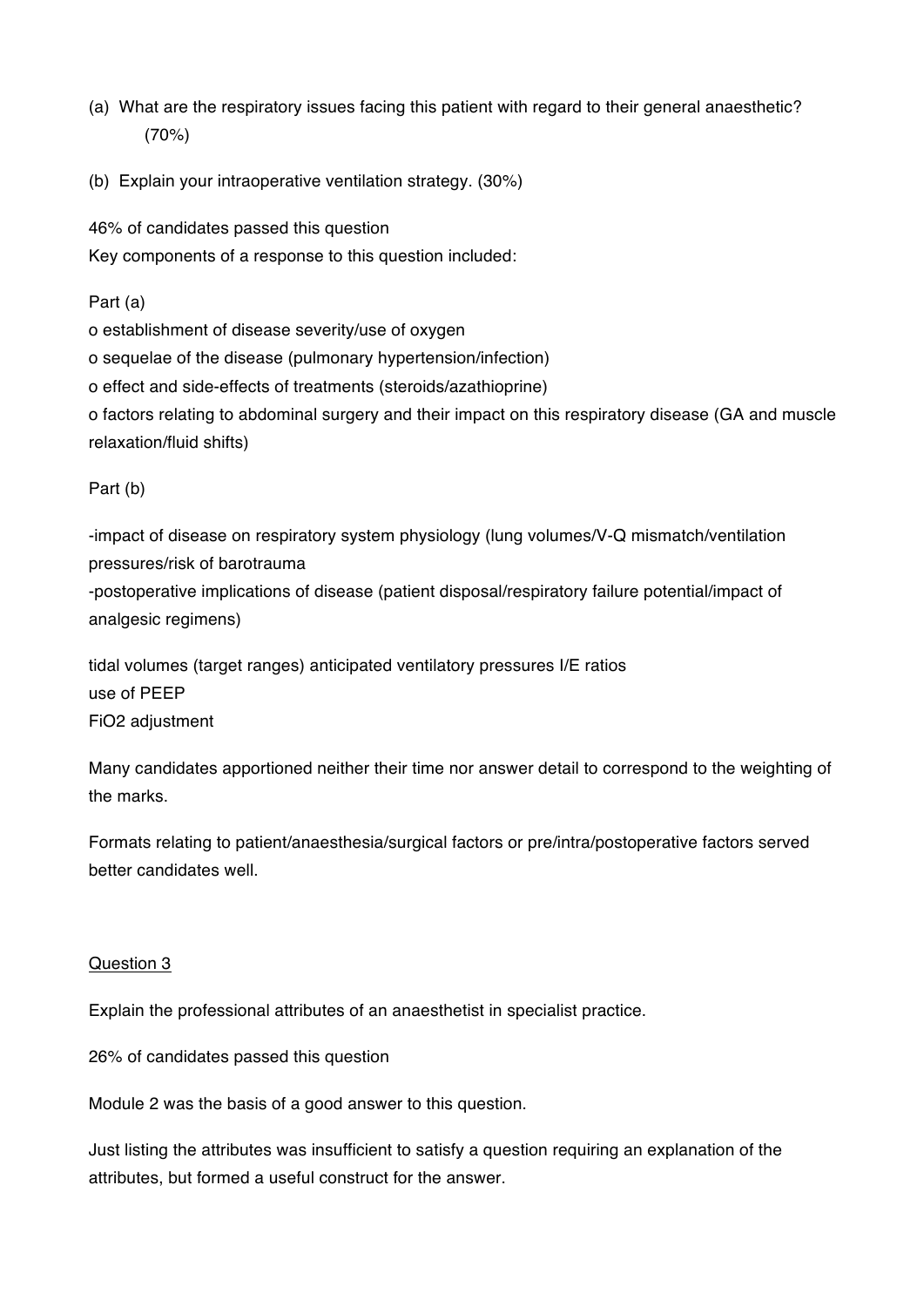Generally, this question was very poorly answered.

# Question 4

Evaluate the use of human albumin in perioperative volume replacement.

11% of candidates passed this question Key components of a response to this question included:

o

properties of albumin and its role in volume replacement

o advantages and disadvantages of its use o evidence (and its quality) for use over other solutions o mention of SAFE study/meta-analyses

Many candidates wrote very little in answer to this question.

Consideration of the perioperative settings where volume replacement is required formed a reasonable starting point for good answers e.g. cardiac surgery, obstetrics, burns, liver transplant, trauma, burns, sepsis.

# Question 11

(a) Describe the clinical pharmacology of codeine including an outline of its therapeutic use. (70%)

(b) Describe the influence of pharmacogenetics on the variability of patient response to codeine. (30%)

49% of candidates passed this question

Key components of a response to this question included:

Part (a) o relative analgesic efficacy o typical use o pharmacology as a pro-drug converted by cytochromes

o impact of renal impairment on toxicity

Part (b) o metabolism by CYP2D6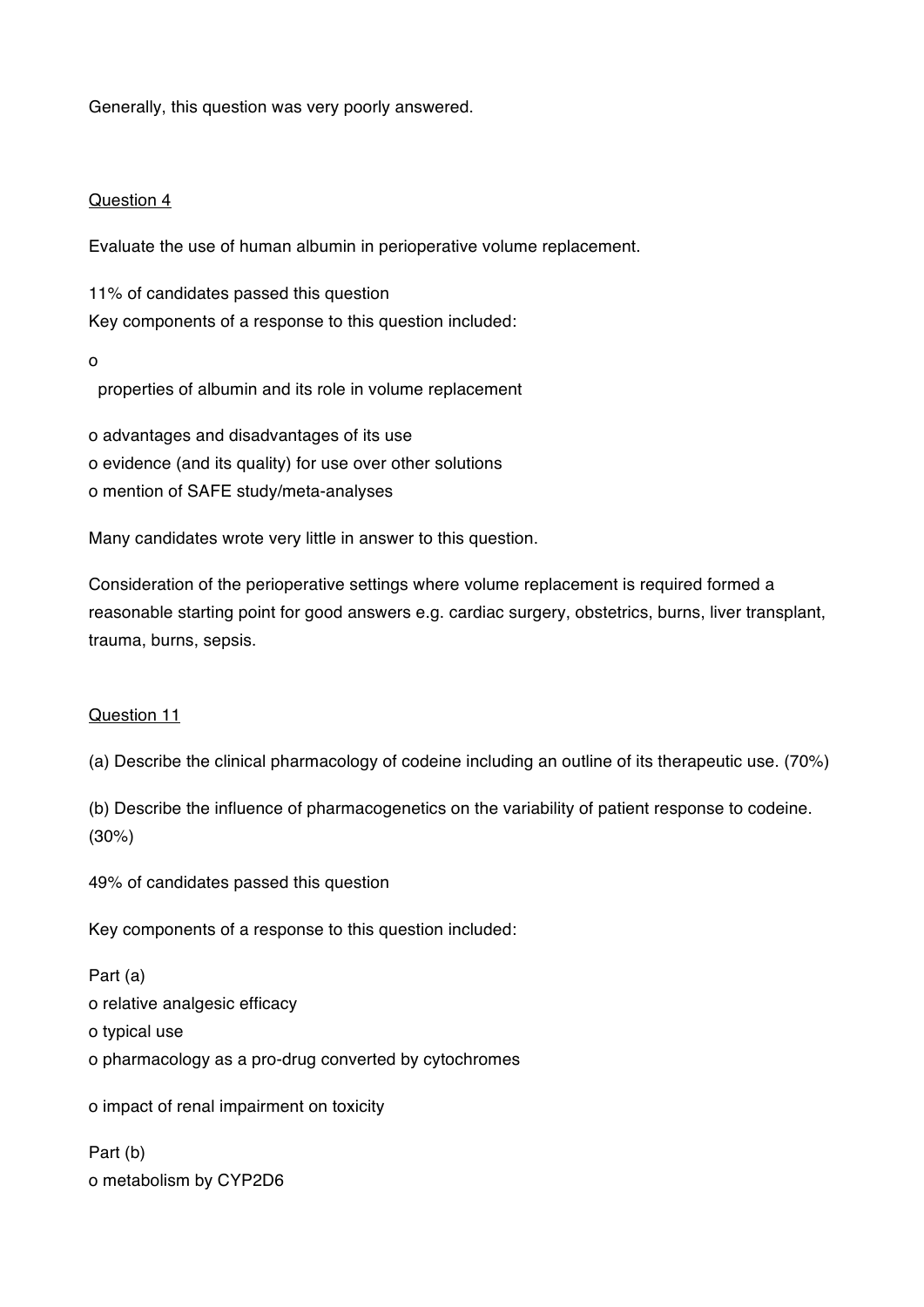o polymorphism of CYP2D6 and consequences on the variability in effect of codeine in the population due to metabolism differences o impact of CYP2D6 inhibitors

# Question 13

You are involved in the planning of a new Day Surgery Unit.

(a) What systems would you put in place to reduce the likelihood of a power failure? (50%)

(b) Outline a protocol for dealing with power failures. (50%)

35% of candidates passed this question

Key components of a response to this question included:

Part (a)

o design should include multiple sources of power: mains/UPS (for essential equipment) and a separate generator

o system should include education regarding the limitations of the design (duration/reliability of supply)

# Part (b)

o written protocol and education for staff regarding back-up capabilities and essential emergency contacts

o intelligence regarding internal battery supply/UPS usage and available supply

o designated lines of communication with all areas regarding the evolution/resolution of the power failure

o anaesthetic management should aim to convert to spontaneous ventilation; consider battery powered TIVA; knowledge of independent power supply/alternatives to run essential equipment

# Question 14

- (a) Describe the abnormality on this electrocardiogram. (30%)
- (b) What are the implications of this abnormality for anaesthesia? (70%)

31% of candidates passed this question

Key components of a response to this question included:

Part (a)

o prolonged QT not accounted for by prolongation of QRS complex duration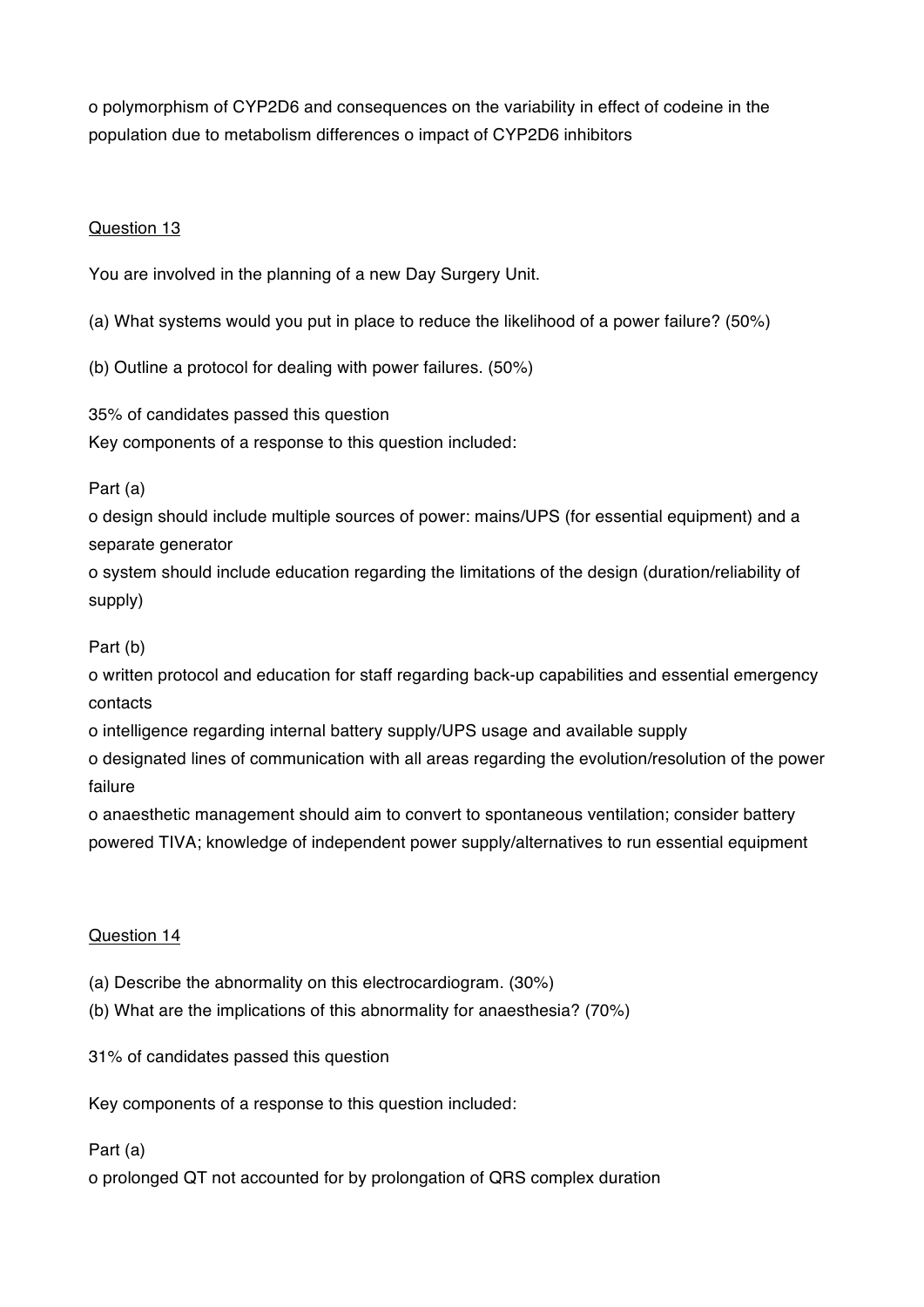# Part (b)

o this relatively unusual abnormality is potentially fatal and may be unmasked by anaesthesia o recognition of acquired causes that may occur during anaesthesia such as drugs, electrolyte abnormalities, hypothermia

o treatment options for patients that may impact on anaesthesia

o practical perioperative considerations, monitoring, therapeutic options for patients and patient disposal

o anticipation of life-threatening events and their treatment

# Question 15

(a) How would you identify a patient with autonomic neuropathy associated with diabetes? (50%)

(b) What are the anaesthetic implications from a cardiovascular perspective? (50%)

47% of candidates passed this question

Key components of a response to this question included:

# Part (a)

o recognition of autonomic neuropathy as a multisystem disorder

o identification of systems and bodily responses affected by the disorder: e.g. gastrointestinal system; glucose tolerance; cardiovascular system; thermoregulatory response and sudomotor dysfunction

o identification of patients with the disorder on the basis features of history, examination and reflex tests

# Part (b)

o cardiovascular system effects include the potential for poor underlying function, impaired reserve, impaired reflex responses to fluid shifts, exaggerated heart rate, blood pressure responses to stimuli and drugs o implications for anaesthesia include strategies to accommodate the cardiovascular effects of autonomic dysfunction, e.g. consideration of the possibility of unquantified or changed cardiac function, increased monitoring and appropriate patient disposal

**———————————————————————————————————————————**

**2010.2**

Question 6.

How would you critically appraise a paper published in a journal?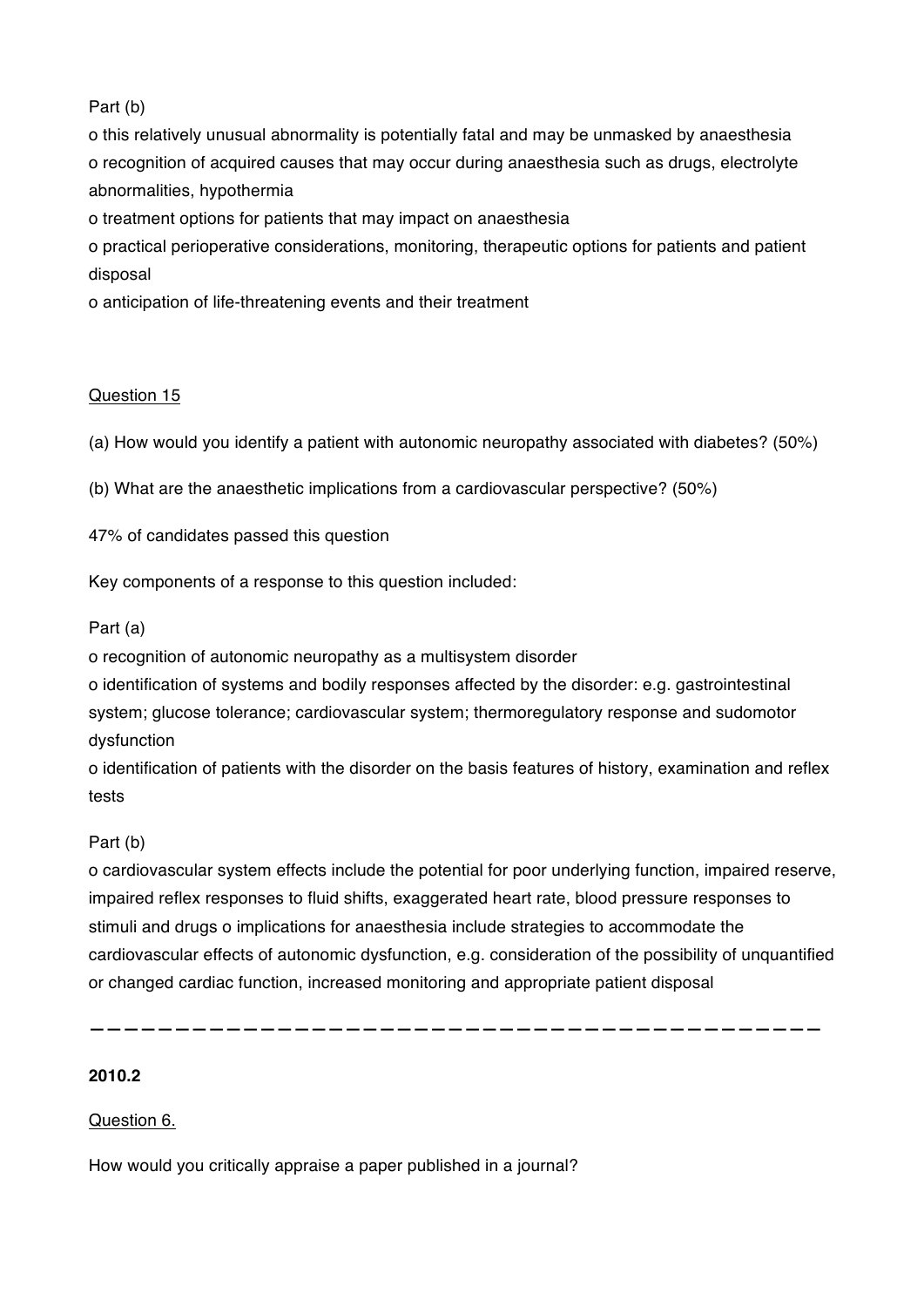23.0% of candidates passed this question

The following were key components required to pass this question:

Critical appraisal is a systematic process used to identify the strengths and weaknesses of a research article in order to assess the usefulness and validity of the research findings. It includes an assessment of 'value' – as a paper may be methodologically sound but contribute little to the better understanding of a subject

Factors to include in an appraisal include a consideration of:

- $\blacktriangleright$  The type of article (eg editorial, research paper, case report etc)
- $\blacktriangleright$  Presentation and "readability" of the paper
- · Methodology including valid hypothesis and outcome measurements, study design, ethical

approval, appropriate use of statistical methods, appropriate randomisation, blinding and other methods to reduce bias

- $\blacktriangleright$  The importance (eg clinical relevance if the and the likelihood of the answer to change clinical practice
- $\blacksquare$  The strength of the answer provided (ie the clinical as well as the statistical difference if one has been demonstrated)
- Potential conflicts of interest

.

Comments about how this question was answered:

This question was very badly answered with many candidates spending insufficient time on their answers. Answers were poorly organised, often with a brief list with no relevant discussion of any of the points listed.

Dogmatic statements about the value of different types of research design were often wrong, and fundamental aspects of a critical appraisal such as the relevance of the clinical question asked and the appropriateness of the methodology were often not mentioned. Many answers could have been significantly improved if a couple of examples of anaesthetic relevance had been added to the points being made.

# Question 14.

- You are on the interview panel appointing new Assistants for the Anaesthetist. What are the educational requirements and the practical responsibilities expected of the applicants?
- 40.3% of candidates passed this question

Comments about how this question was answered:

Prerequisite educational requirements of applicant should include:

- $\leq$  Evidence of successful completion of an appropriate training course
	- o Content should include
		- $\Rightarrow$  Basic sciences, anatomy, physiology and clinical measurement.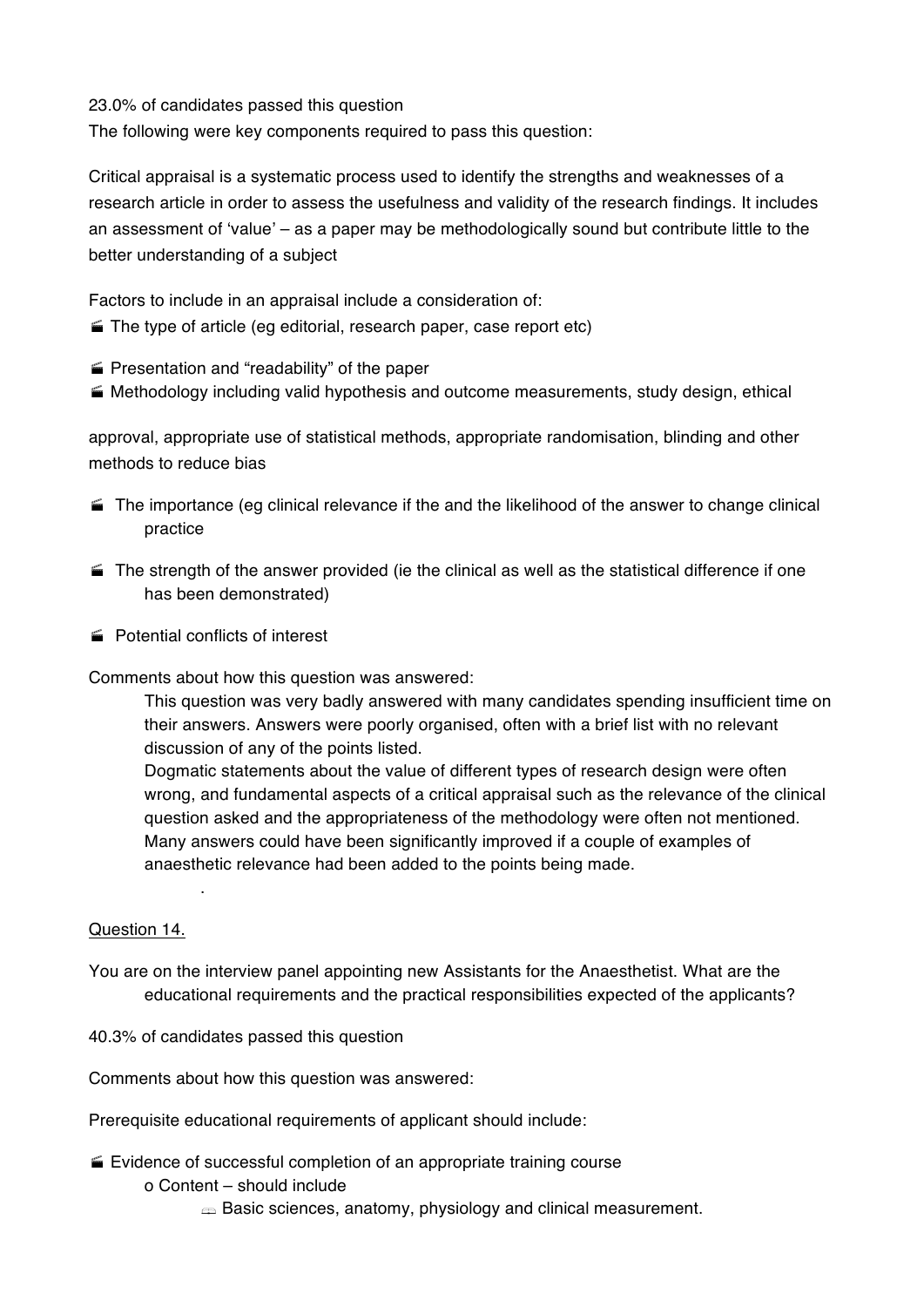§ Anaesthesia - knowledge & clinical experience in;

 $\blacktriangle$  Care, use and servicing of delivery systems, machines, monitoring equip, airway devices, etc

■ Cleaning, sterilising and infection control.

■ Operating room safety - electrical, patient, staff, etc

 $\blacktriangle$  Anaesthetic techniques and practice – general and regional anaesthesia, invasive techniques, fluid and drug preparation, etc

**Crisis management knowledge** 

 $\Rightarrow$  Management aspects – anaesthesia standards and protocols, health and safety, communication, privacy and legal responsibilities, etc

o The course should have been of suitable duration – 3 years unless recent clinical experience as a nurse where may be shortened to  $1 - 2$  years.

o The nature of the course should be a practical experience in anaesthetising locations and appropriate assessment of skills and competencies.

 $\leq$  Evidence of appropriate continuing education – for those other than recent graduates from a training programme e.g. ACLS, equipment updates, etc.

The practical responsibilities expected of the applicants are:

 $\blacktriangleright$  Assisting in the safe and efficient conduct of anaesthesia

o Immediately available throughout preparation and induction of anaesthesia as well as conclusion of anaesthesia until that level of assistance no longer required.

o Be available at short notice during the rest of the case.

o Be exclusively available for that case.

 $\blacktriangleright$  Responsible for the preparation and application of anaesthetic monitoring and ancillary equipment.

 $\blacktriangleright$  Ensuring anaesthesia equipment properly maintained and checked before use e.g. anaesthesia

machine, airway equipment, pumps, infusion devices, etc.

 $\blacktriangle$  Cleaning, decontamination and sterilisation of equipment in compliance with best practice.

 $\blacktriangleright$  Restocking / ordering equipment, drugs, etc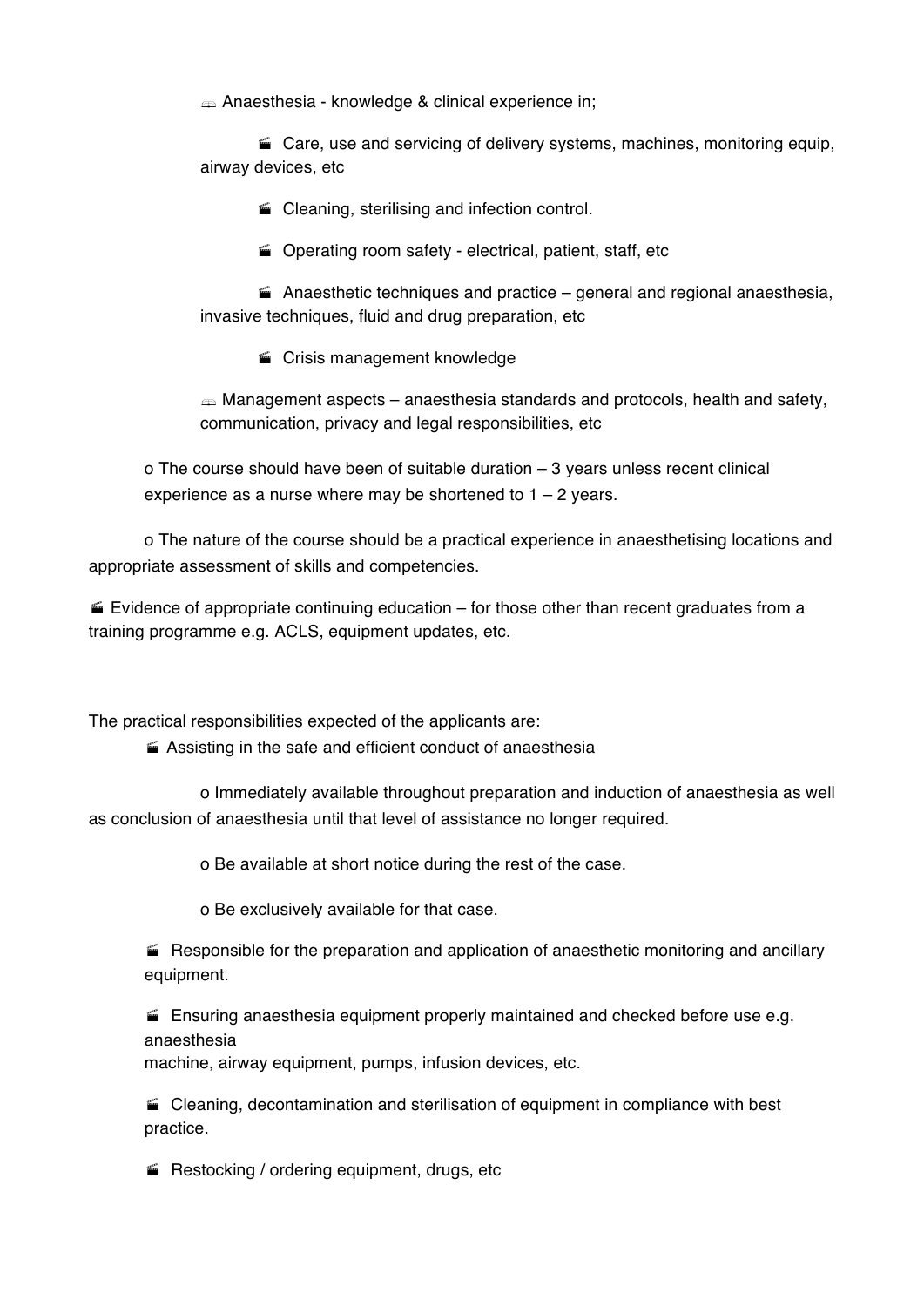- $\blacktriangleright$  Ensuring appropriate quality assurance measures met.
- $\blacktriangleright$  To work within a team in an effective and professional manner.
- The above minimum educational requirements for anaesthesia assistants are set out in the college document PS8. Some people knew these and others obviously didn't. There were two interpretations of the educational requirements of a "new" Assistant ((i) those about to enter training to become an assistant, or (ii) those just completed such training) and both were accepted.
- Many candidates had obviously not given much thought to the skills of the "skilled assistance" they often ask for when answering viva questions.

**———————————————————————————————————————————**

#### **2010.1**

#### Question 2

a. List the hazards to the patient associated with the prone position under general anaesthesia. (60%)

b. How can these hazards be minimised? (40%)

22.9% of candidates passed this question

The following were key components of an answer required to pass this question:

Part A: Neck/spinal cord injury

Arterial or venous compression

Peripheral nerve injuries

Compression of other organs and body parts –directly and indirectly (an example of the latter:

abdominal compression leading to respiratory compromise)

Eye hazards (compression, corneal injury etc)

Consideration of limb placement and joint range of movement during positioning

Hazard to devices (eg airway) and monitoring difficulties

Part B:

Specific details explaining how to prevent each of the above hazards were required.

Comments about how this question was answered:

Good answers made a table or two columns allowing each of the hazards in part a) to be linked with the strategies for their minimisation in part b). This was rarely done, however, resulting in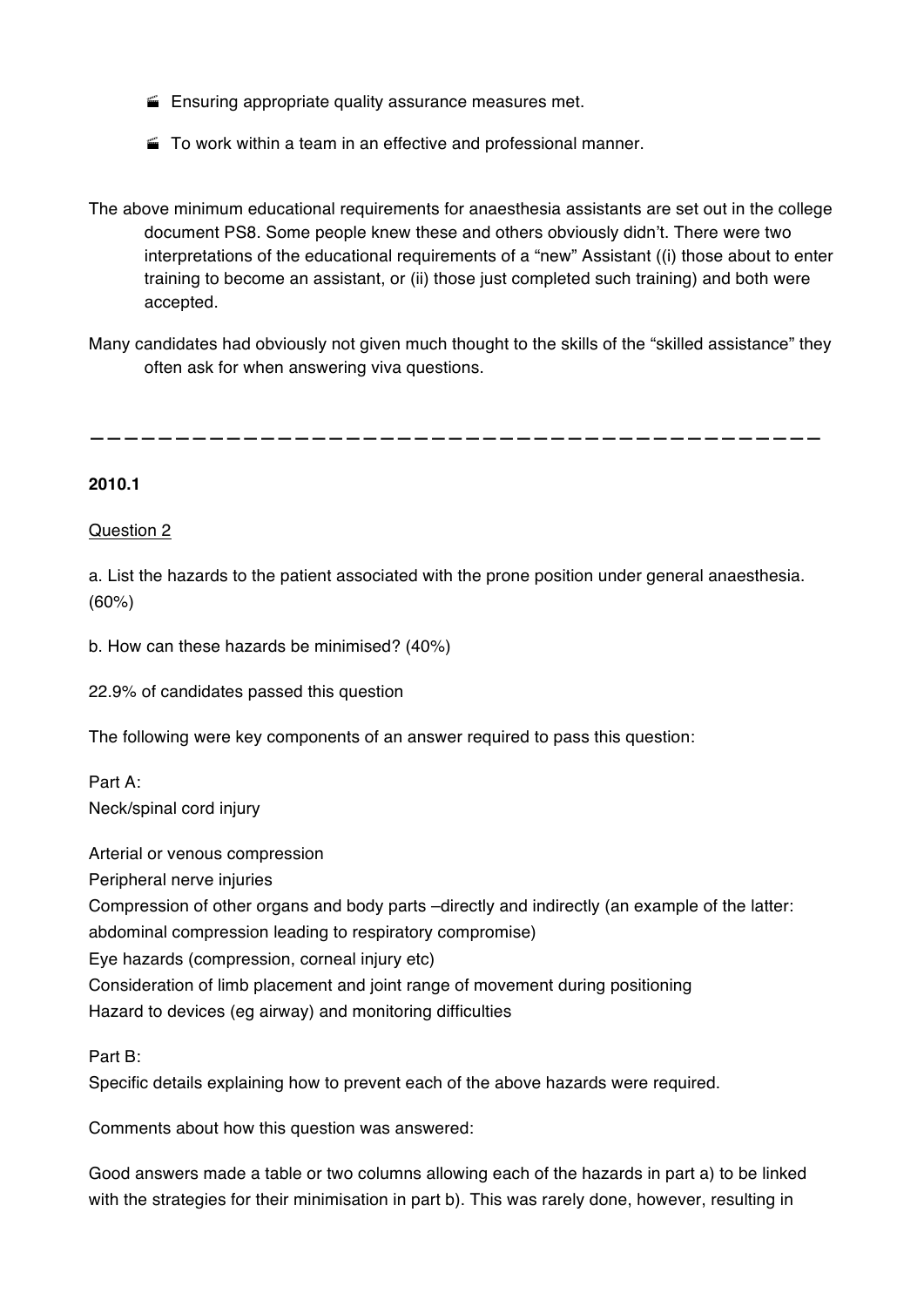many omissions.

Writing was often illegible and abbreviations were often unable to be interpreted

Many answers lacked sufficient detail; eg "careful positioning" does not give enough information to explain how abdominal compression can be avoided.

Important areas such as the neck, arteries and veins were often not mentioned, making it very difficult to pass the question.

# Question 4

a. Describe the pathophysiological changes associated with a haemoglobin of 75 g/L. (50%)

b. Outline the patient factors that would indicate the need for a perioperative red blood cell transfusion in a patient with a haemoglobin of 75 g/L. (50%)

42.2% of candidates passed this question The following were key components of an answer required to pass this question

The appreciation that haemoglobin is essential in carrying oxygen to the tissues and that anaemia decreases oxygen delivery to tissues

The appreciation that the anaemia, which may be chronic, may be compensated by more than haemodynamic changes.

Transfusion triggers are not definite end points but guides.

Prevention of end-organ hypoxia, symptomatic relief of symptoms, and wound healing are issues that should be outlined.

An increase in oxygen demand would decrease transfusion thresholds.

Comments about how this question was answered

This question was poorly answered considering the critical importance of the concept of oxygen delivery and its association with the oxygen carrying capacity of haemoglobin There was a general lack of understanding of acute and chronic aneamia, and their compensatory mechanisms which extend beyond the cardiovascular system.

Listing conditions that would be indicators for transfusion did not answer the question, which asked for outlines of patient factors that would need perioperative red blood cell transfusion. Flexible transfusion triggers that took into consideration patients' pathophysiological requirements scored well, as did candidates that outlined reasons not to transfuse patients eg religious beliefs. References to studies such as the Transfusion Requirements in Critical Care (TRICC) Trial (NEJM 1999; 340:409-417) gained some marks only if they accurately reflected the conclusions or the methodological limitations of the studies quoted.